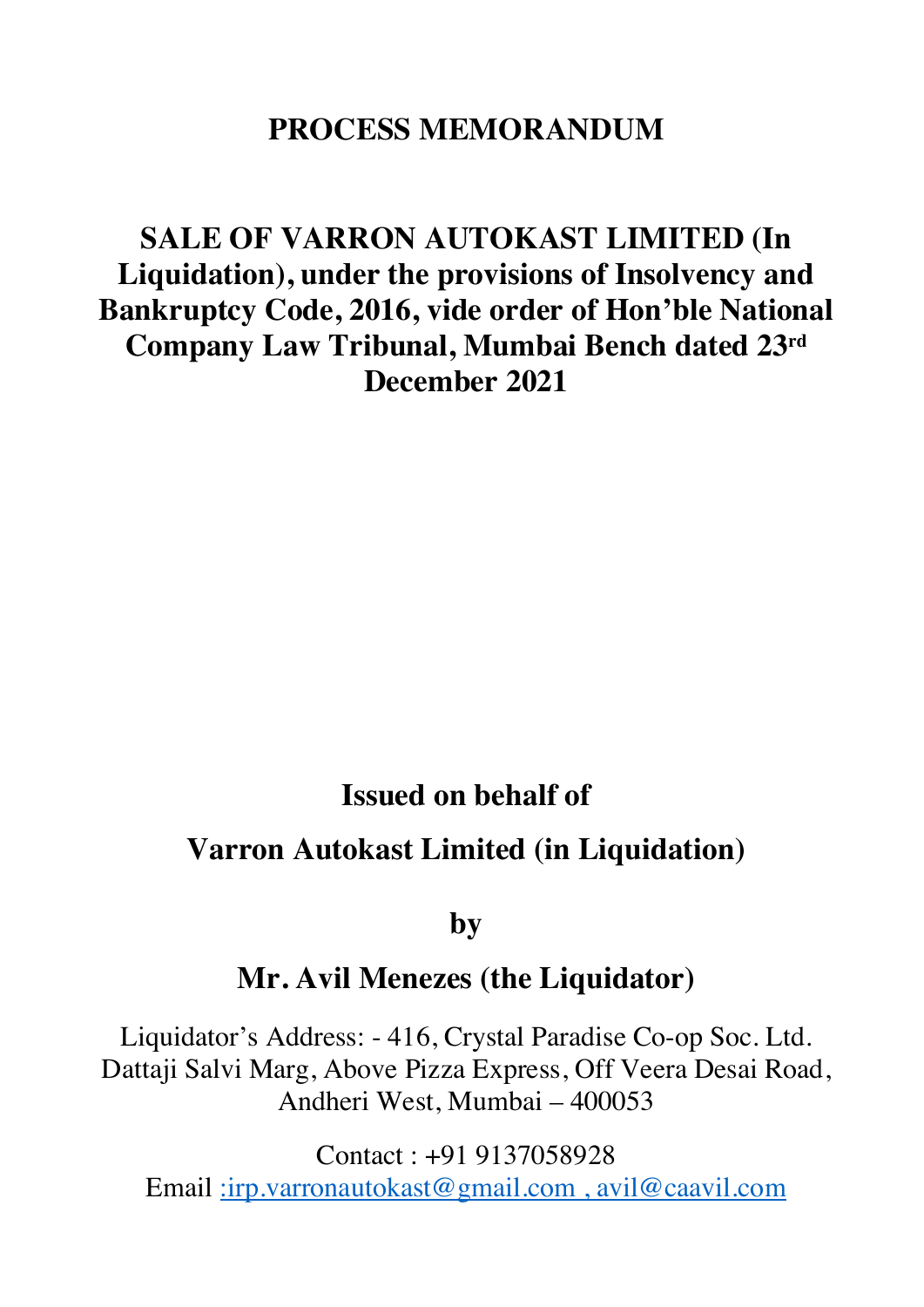## **SALE OF VARRON AUTOKAST LIMITED (In Liquidation) AS A GOING CONCERN or ASSETS IN PARCEL.**

Invitation for bids for E-auction of Sale of Varron Autokast Limited ("in liquidation") as a Going Concern or Assets of corporate debtor in parcels under the provisions of Insolvency and Bankruptcy Code, 2016 pursuant to the order dated 23rd December 2021 passed by the Hon'ble National Company Law Tribunal ("**NCLT**") Mumbai Bench.

30th April 2022

**Issued by**

**Avil Menezes**

IBBI Registration No. IBBI / IPA-001 / IP-P00017 / 2016-17 / 10041 As Liquidator of Varron Autokast Limited (Company under Liquidation vide Hon'ble NCLT order dated 23rd December 2021)

Address: 416, Crystal Paradise Co-op Soc. Ltd., Dattaji Salvi Marg, Above Pizza Express, Off Veera Desai Road, Andheri West, Mumbai – 400053 Email : avil@caavil.com, irp.varronautokast@gmail.com

The Hon'ble NCLT has pronounced the Liquidation Order under section 33(1)(a) of the Insolvency and Bankruptcy Code, 2016 (hereinafter referred as "**Cod**e" or "**IBC**") in respect of Varron Autokast Limited (herewith referred as "**Company**") vide order dated 23rd December 2021. By the said order, Mr. Avil Menezes (IBBI / IPA-001 / IP-P00017 / 2016-17 / 10041) has been appointed as the Liquidator of the Company.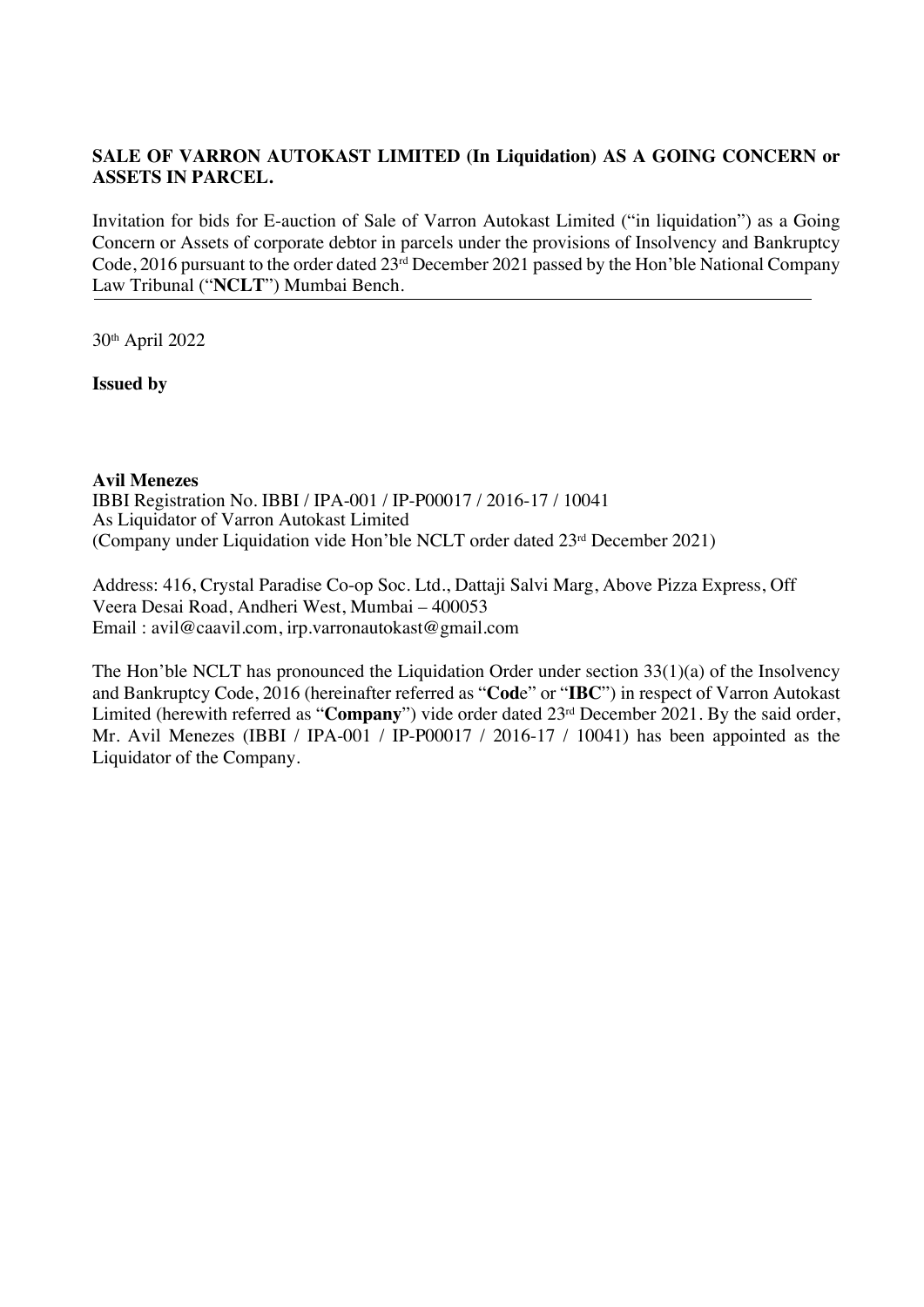#### **DISCLAIMER**

This Process Memorandum is issued by Avil Menezes, the liquidator ("**Liquidator**") of Varron Autokast Limited (in liquidation) (the "**Company**" or "**Corporate Debtor**") for general information purposes, to provide general information only, without regard to specific objectives, suitability, financial situations and the requirements of any particular person. The purpose of this Process Memorandum is to set out the process for submitting electronic auction bids for the assets of the Company in accordance with the Insolvency and Bankruptcy Code, 2016 ("**Code**"). Nothing herein or in materials relating to the Process Memorandum is intended to be construed as legal, financial, accounting, regulatory or tax advice by the Liquidator. This Process Memorandum is personal and specific to each auction process participant. Neither this Process Memorandum nor anything contained herein shall form the basis of, or be relied upon in connection with any contract, agreement, undertaking, understanding or any commitment whatsoever. This Process Memorandum does not solicit any action based on the material contained herein.

The information in this Process Memorandum, which does not purport to be comprehensive, is provided by the Company and has not been independently verified by the Liquidator. While this information has been prepared in good faith, no representation or warranty, expressed or implied, is or will be made and no responsibility or liability is or will be accepted by the Liquidator, the Company or by any of its officers, employees or agents in relation to the accuracy, fairness, authenticity or completeness of this Process Memorandum or any other written or oral information made available to any interested party or its advisers and any such liability is expressly disclaimed. In so far as the information contained in this Process Memorandum includes current or historical information, the accuracy, adequacy, authenticity, correctness, fairness, and completeness of such information cannot be guaranteed. By acceptance of this Process Memorandum, the Bidder (*defined hereinbelow*) shall be deemed to have acknowledged that it has not relied upon any representation and warranty made by the Liquidator. The participation in the E-Auction (*defined hereinbelow*) means and implies that the Bidder has read carefully and unconditionally and irrevocably agreed to and accepted all the terms and conditions laid herein.

This Process Memorandum has not been filed, registered or approved and will or may not be filed, registered, reviewed or approved by any statutory or regulatory authority in India or by any stock exchange in India or any other jurisdiction. This Process Memorandum and information contained herein or disclosed pursuant to the terms of this Process Memorandum or any part of it does not constitute or purport to constitute any advice or information in publicly accessible media and should not be printed, reproduced, transmitted, sold, distributed, or published by the recipient without prior written approval from the Liquidator. Distributing or taking/sending/dispatching/transmitting this Process Memorandum in certain foreign jurisdictions may be restricted by Applicable Law, and Persons into whose possession this Process Memorandum comes should inform themselves about, and observe, any such restrictions.

Neither the Liquidator, nor his professional advisors, consultants, service providers, affiliates, directors, employees, agents, representatives or managers of the process shall be liable for any damages, whether direct or indirect, incidental, special or consequential including loss of revenue or profits that may arise from or in connection with the use of this Process Memorandum, including for the Process Memorandum not being selected as a Successful Bidder or on account of any decision taken by the Liquidator.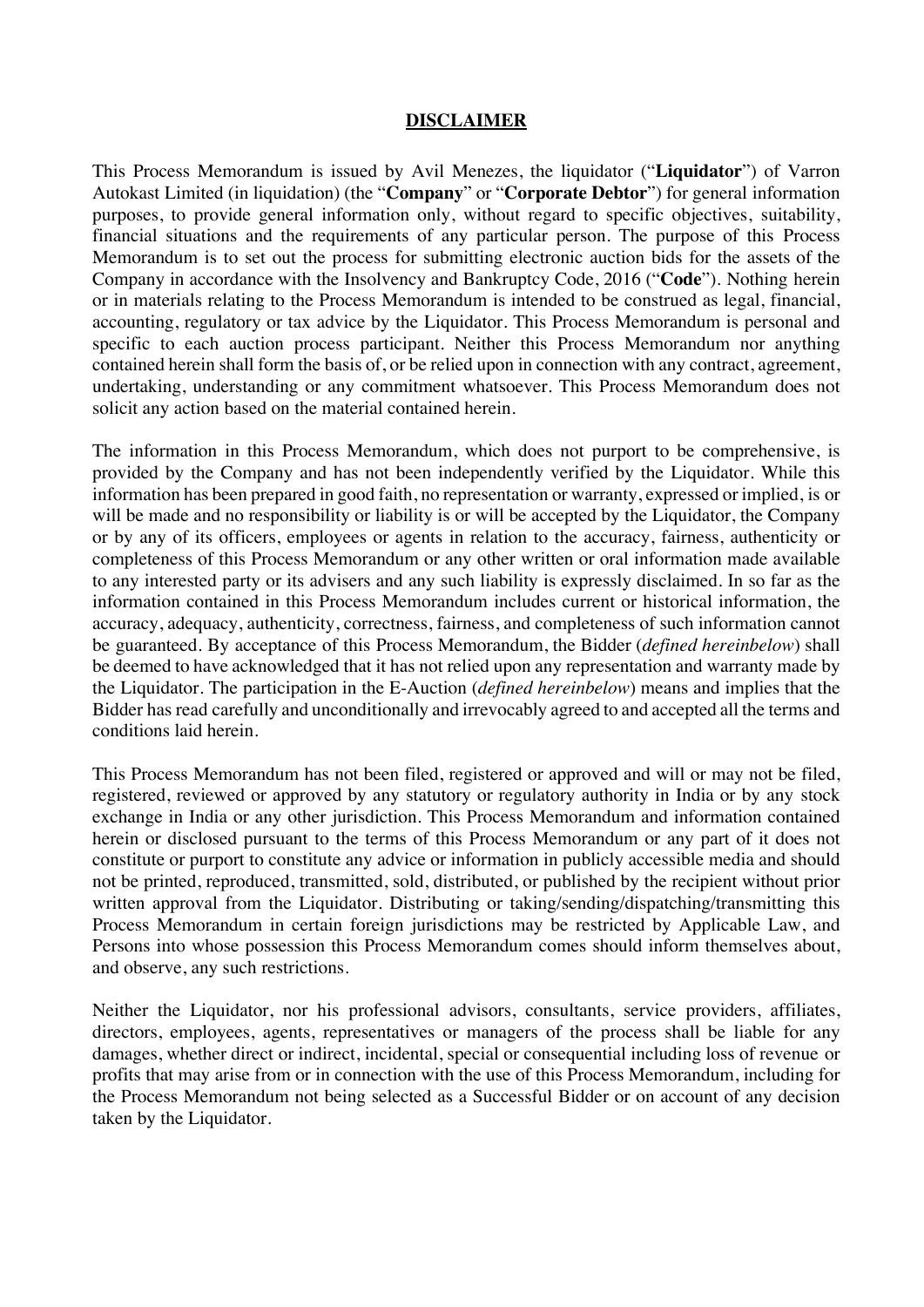The Liquidator and/or the Company gives no undertaking to provide the recipient with access to any additional information or to update this Process Memorandum or any additional information, or to correct any inaccuracies in it which may become apparent, and they reserve the right, without giving reasons, at any time and in any respect, to amend or terminate the procedures set herein or to terminate negotiations with any Bidder. The issue of this Process Memorandum shall not be deemed to be any form of commitment on the part of the Liquidator or the Company to proceed with any transaction.

In addition to the provisions set out in this Process Memorandum, the Bidder shall be responsible for fully satisfying the requirements of the Code and related regulations as well as all Applicable Laws (*defined hereinbelow*) in force that are or may be applicable to the Bidder or the sale process and for obtaining requisite regulatory or other approvals, if any, that are or may be required under applicable law and nothing contained in this Process Memorandum shall be deemed to relieve, wholly or partially, directly or indirectly, the Bidder from compliance with the Code and related regulations as well as any other law in force, and/ or any instrument having the force of law as may be applicable and nothing in this Process Memorandum shall be construed as, or operate either, wholly or in part, as exempting the Bidder from complying with all such laws, as are or may be applicable.

By procuring a copy of this Process Memorandum, the recipient accepts the terms of this disclaimer notice, which forms an integral part of this Process Memorandum and all otherterms and conditions of this Process Memorandum. Further, no Person, including the Bidder shall be entitled under any law, statute, rules or regulations or tort, principles of restitution or unjust enrichment or otherwise to claim for any loss, damage, cost or expense which may arise from or be incurred or suffered on account of anything contained in this Process Memorandum or otherwise, including the accuracy, adequacy, authenticity, correctness, completeness or reliability of the information or opinions contained in this Process Memorandum and any assessment, assumption, statement or information contained therein or deemed to form part of this Process Memorandum, and the Liquidator, Company, and their consultants, service providers, advisors, affiliates, directors, employees, agents, representatives or managers do not have any responsibility or liability for any such information or opinions and therefore, any liability or responsibility is hereby expressly disclaimed. All expenses incurred towards movement / shifting of the Assets (*defined hereinbelow*) of the Company post the E-Auction should be borne by the Successful Bidder. The Liquidator shall not be held responsible / liable to pay any expenses towards such movement of any Assets sold in the E-Auction.

In no circumstances shall the Bidder or its officers, employees, agents and professional advisers make any contact, direct or indirect, by any mode whatsoever, with the management, employees, customers, agents or suppliers of the Company until the Liquidator gives permission to do so in writing.

The Assets of the Company are proposed to be sold on "*as is where is basis*", "*as is what is basis*", and "*whatever there is basis*" basis, and the proposed sale of the Assets of the Company does not entail transfer of any title except the title which the Company had over its Assets as on date of the transfer. The Liquidator does not take or assume any responsibility for any shortfall or defect or shortcoming in the Assets of the Company.

The Bidder shall bear all its costs and charges associated with or relating to the preparation and submission of its bid including but not limited to preparation, copying, postage, delivery fees, expenses associated with any demonstrations or presentations for each Assets which may be required by the Liquidator or any other costs incurred in connection with or relating to its bid on of the relevant Assets.

All terms and conditions with respect to the sale of each Assets shall be governed by the directions of the Liquidator, the Adjudicating Authority (*defined hereinbelow*) and in accordance with the provisions of Applicable Laws. As mandated by the Adjudicating Authority, the Liquidator shall exercise all rights with respect to sale of the Assets and it would be open to the Liquidator to appoint such experts, professionals or other persons, as the Liquidator might think necessary, so as to enable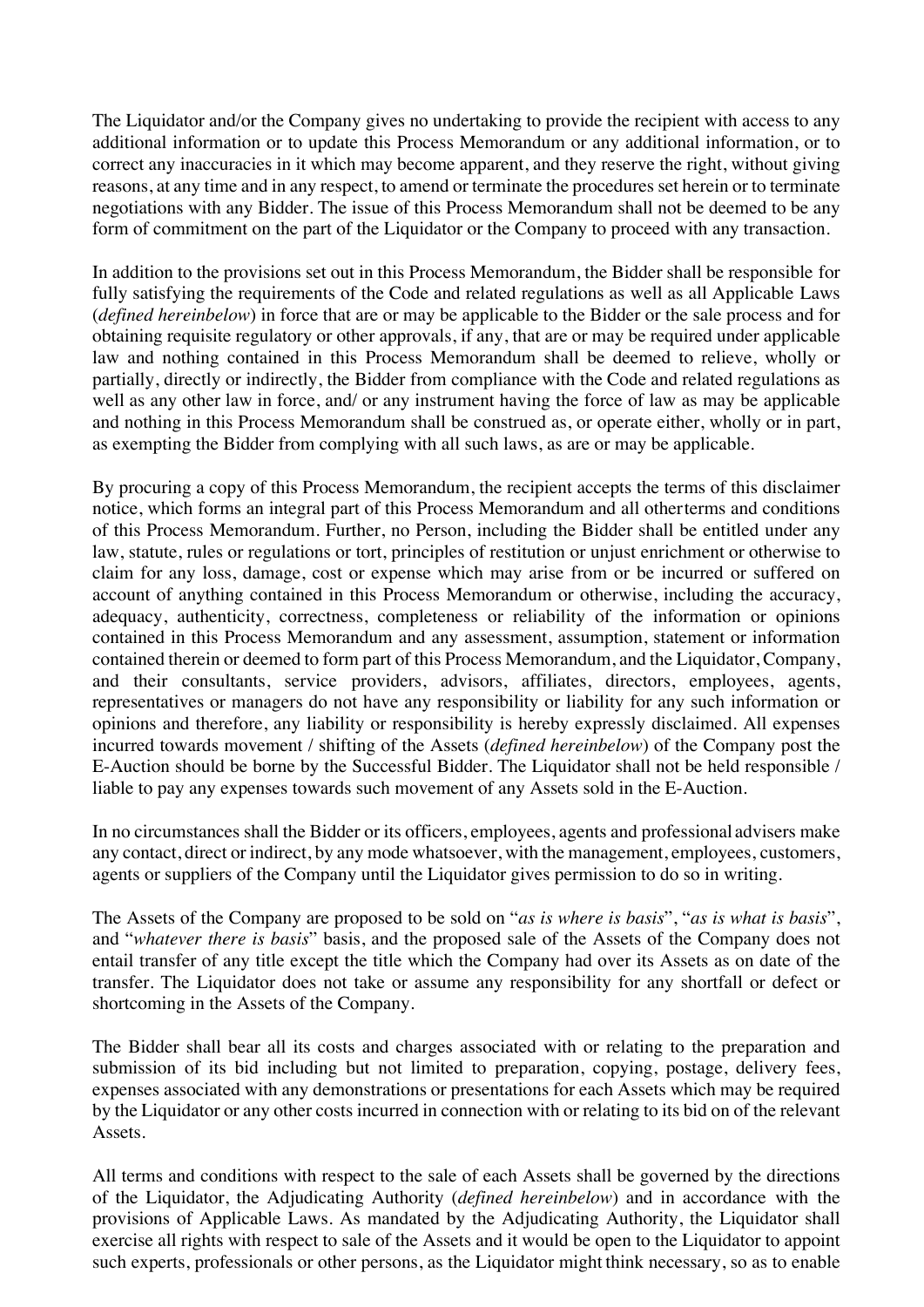the sale of the Assets.

The term "Sale of the Corporate Debtor on a going concern basis" wherever used in this Document shall mean, Sale of the Corporate Debtor on a going concern basis in accordance with the Regulation 32 (e) & provisions of Insolvency and Bankruptcy Code, 2016, Liquidation Process Regulations and this E-Auction Process Information Document, The term "Assets in parcels" wherever used in this Document shall mean, sale of assets in parcels in accordance with Regulations 32 (a) to (d) of the provisions of Insolvency and Bankruptcy Code, 2016, Liquidation Process Regulations and this E-Auction Process Information Document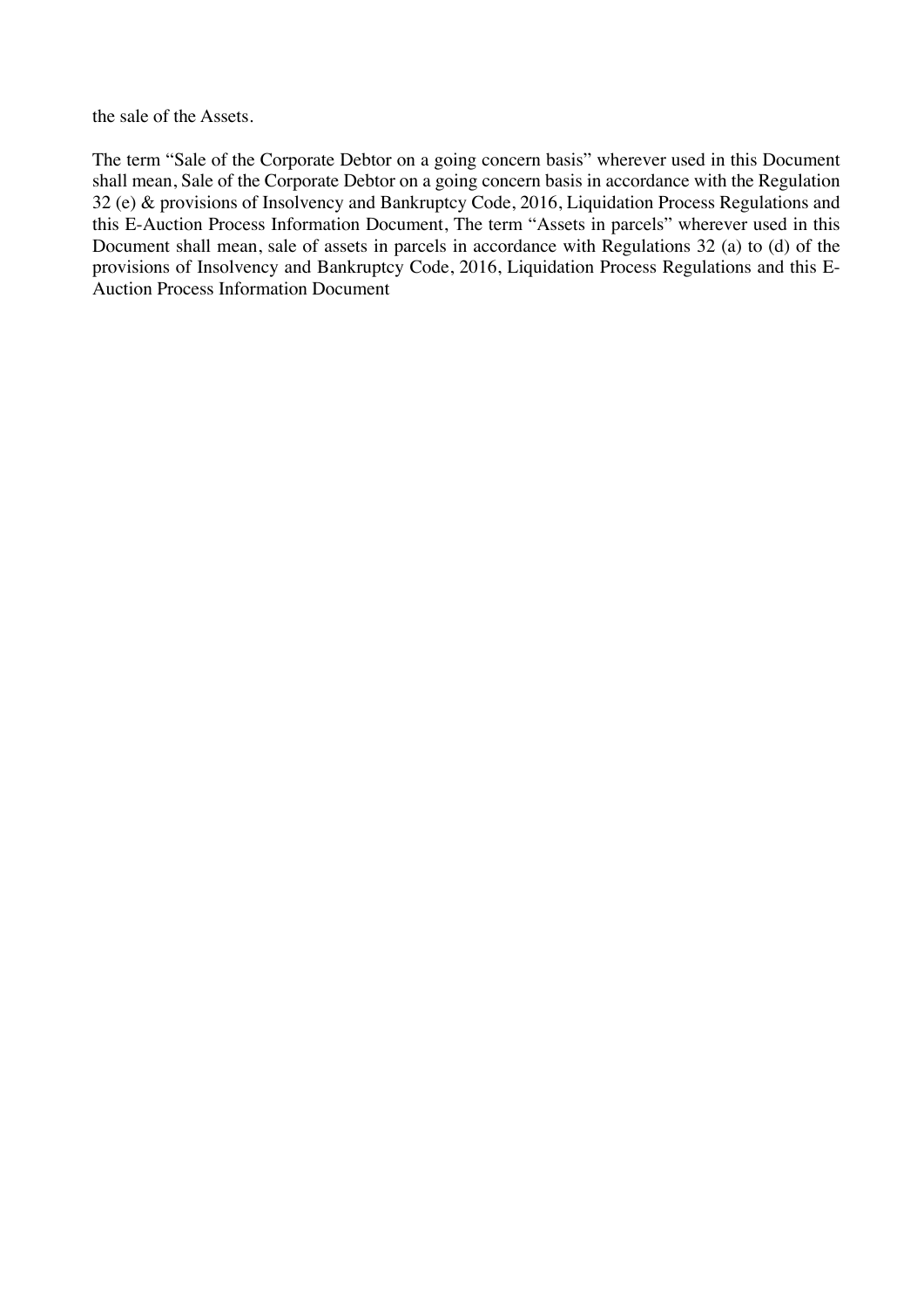#### **TO ALL BIDDERS**

Terms and conditions, Timelines including reserve price, earnest money deposit as well as pre- bid qualifications, if any, Bid Application Form, Undertaking and other documents required for participating in the electronic auction are provided in the Process Memorandum. The said Process Memorandum is non-transferable.

The details for the e-auction process are also available on the website **https://ncltauction.auctiontiger.net**.

Bidders desirous to submit their bid, must submit Bids on E-Auction Portal **https://ncltauction.auctiontiger.net**.

*The documents for the Bid have to be submitted at Liquidator's Office by post or in person or through electronic means.*

*Address:* 416, Crystal Paradise Co-op Soc. Ltd., Dattaji Salvi Marg, Above Pizza Express, Off Veera Desai Road, Andheri West, Mumbai – 400053

E- mail address: irp.varronautokast@gmail.com, avil@caavil.com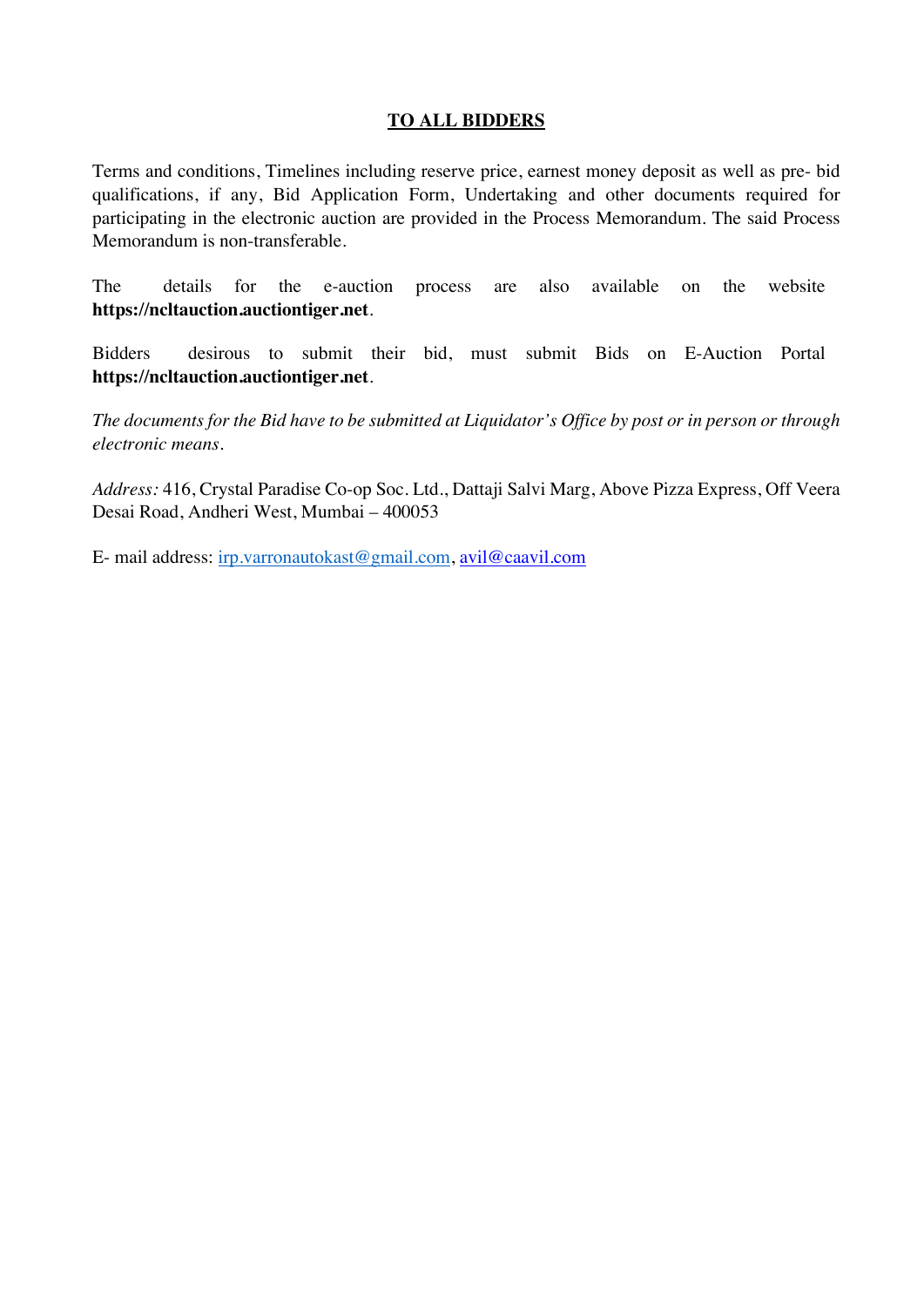*This space intentionally left blank*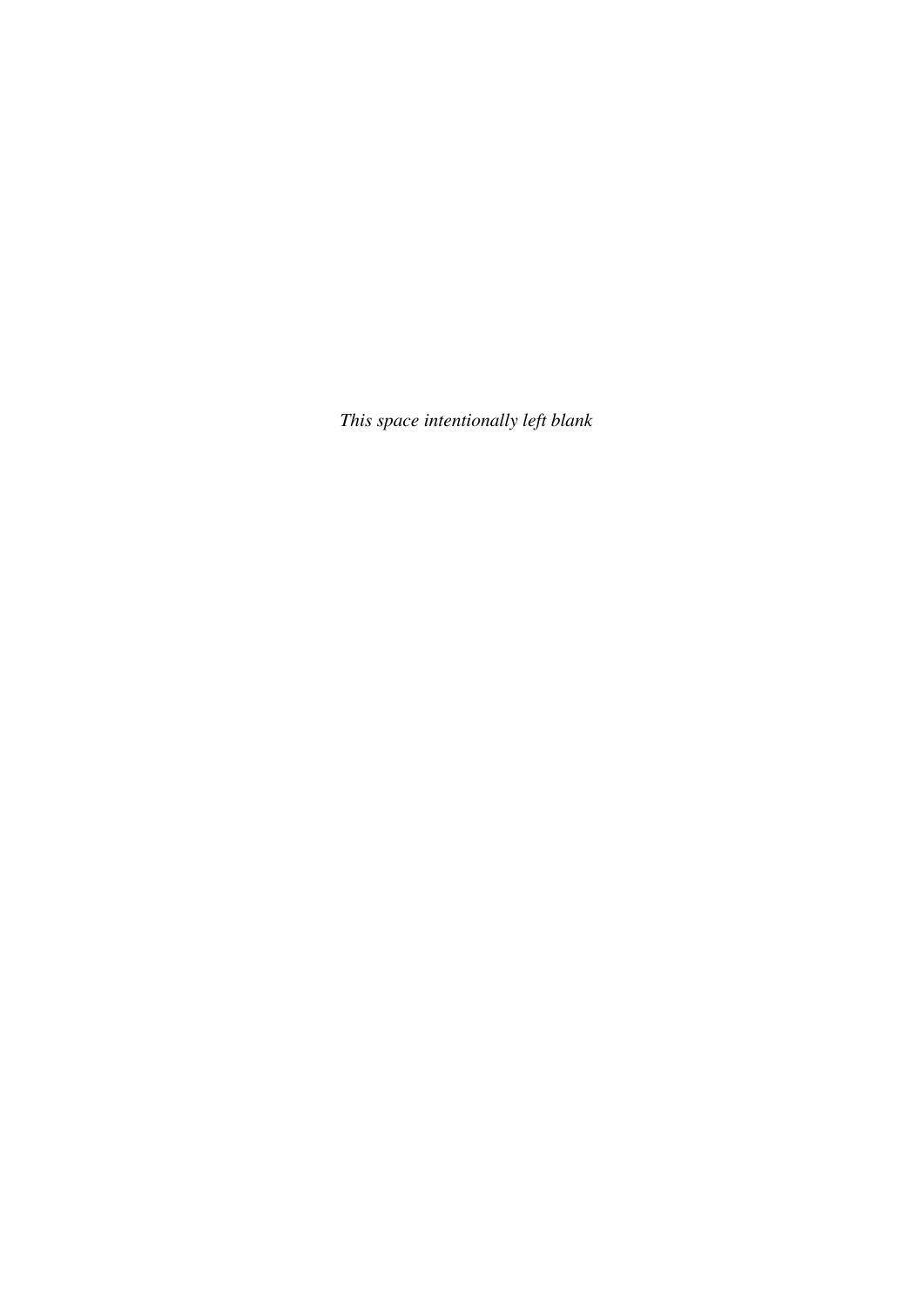# **TABLE OF CONTENTS**

## **Table of Contents**

| 1.  |  |
|-----|--|
| 2.  |  |
| 3.  |  |
| 4.  |  |
| 5.  |  |
| 6.  |  |
| 7.  |  |
| 8.  |  |
| 9.  |  |
| 10. |  |
| 11. |  |
| 12. |  |
| 13. |  |
| 14. |  |
| 15. |  |
| 16. |  |
| 17. |  |
| 18. |  |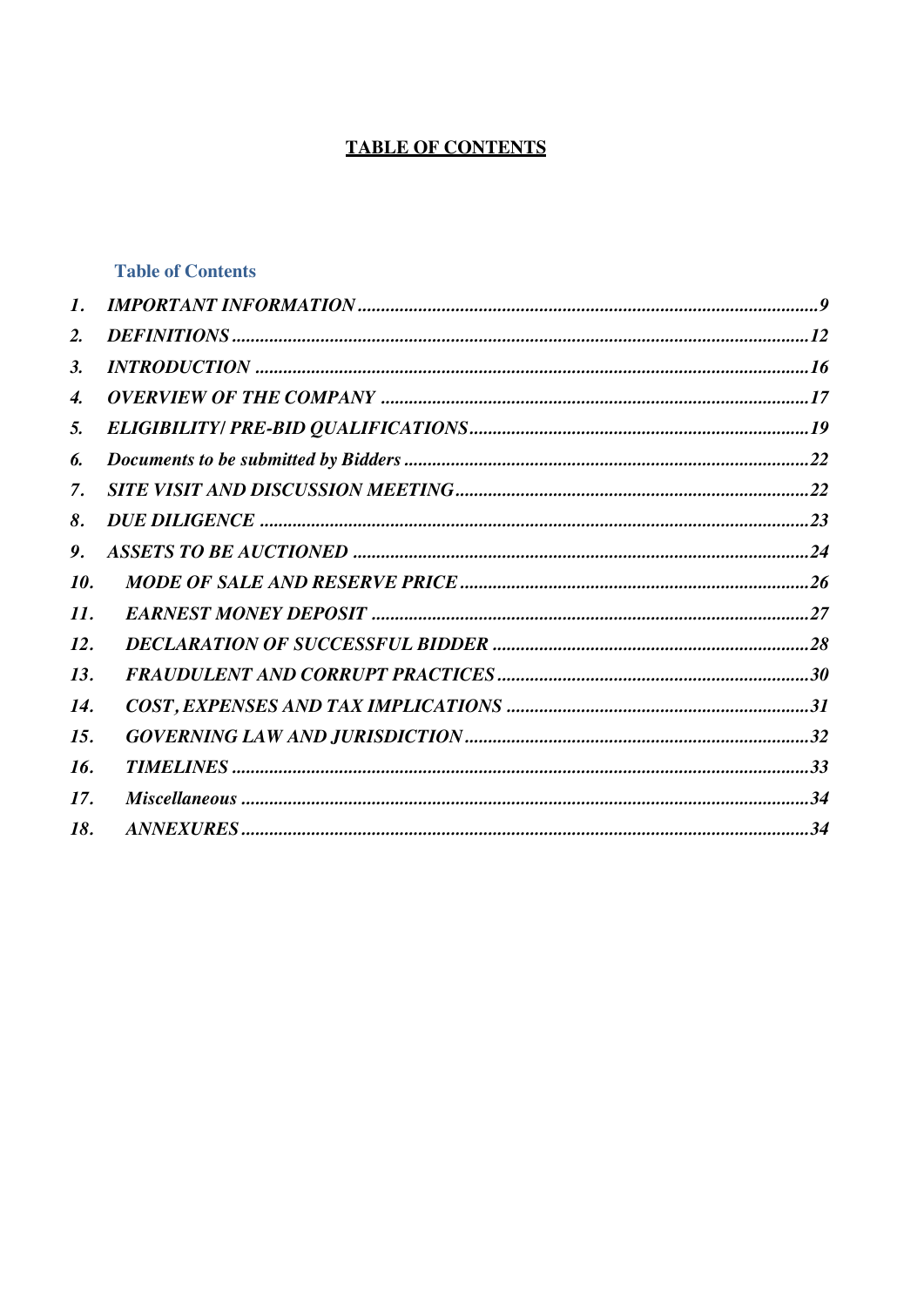## **1. IMPORTANT INFORMATION**

- 1.1. This Process Memorandum has been issued with the intent to carry out e-auction ("E- Auction") of the Varron Autokast Limited (in liquidation) as a going concern or assets under the provisions of the Code and Liquidation Process Regulations (defined hereinbelow).
- 1.2. All information provided in this Process Memorandum should be read together with the provisions of the Code and the Liquidation Process Regulations. In the event of a conflict between this Process Memorandum, the Code or the Liquidation Process Regulations, the provisions of the Code will prevail and if the related information is not there in the Code, the Liquidation Process Regulations shall prevail.
- 1.3. The information contained in this Process Memorandum or subsequently provided to Bidder(s), whether verbally or in documentary or any other form by or on behalf of the Liquidator, is provided to Bidder(s) on the terms and conditions set out in this Process Memorandum.
- 1.4. This Process Memorandum is neither an agreement nor an offer by the Liquidator to the Bidders or any other person. The purpose of this Process Memorandum is to provide Bidders with information that may be useful to them in making their bids pursuant to this Process Memorandum. The assumptions, assessments, statements and information contained in the Process Memorandum may not be complete, accurate, adequate or correct. Each Bidder should, therefore, conduct its own investigations and analysis and should check the accuracy, adequacy, correctness, reliability and completeness of the assumptions, assessments, statements and information contained in this Process Memorandum and obtain independent advice from appropriate sources.
- 1.5. Information provided in this Process Memorandum to the Bidder(s) has been collated from several sources. The information given is not intended to be an exhaustive account of statutory requirements and should not be regarded as complete. The Liquidator accepts no responsibility for the accuracy or otherwise for any statement contained in the Process Memorandum.
- 1.6. The Liquidator, makes no representation or warranty and shall have no liability to any person, including any Bidder under any law, statute, rules or regulations or tort, principles of restitution or unjust enrichment or otherwise for any loss, damages, cost or expense which may arise from or be incurred or suffered on account of anything contained in this Process Memorandum or otherwise, including the accuracy, adequacy, correctness, completeness or reliability of the Process Memorandum and any assessment, assumption, statement or information contained therein or deemed to form part of this Process Memorandum or arising in any way from participation in this auction process.
- 1.7. The Liquidator has no responsibility towards the authenticity of the trademark registration of the brand / name "Varron Autokast Limited". The Successful Bidder(s) is/ are advised to conduct their own legal diligence towards continuing with the same name. This Process Memorandum does not constitute advice and the Liquidator should not be held responsible for any sort of claim on the name Varron Autokast Limited by any constitution / party. The Liquidator hereby excludes any warranty, express or implied by any party, on the name Varron Autokast Limited. No responsibility is taken by the Liquidator regarding any implications of the future usage of the name Varron Autokast Limited.
- 1.8. The Liquidator also accepts no liability of any nature howsoever caused arising from reliance of any Bidder upon the statements contained in this Process Memorandum.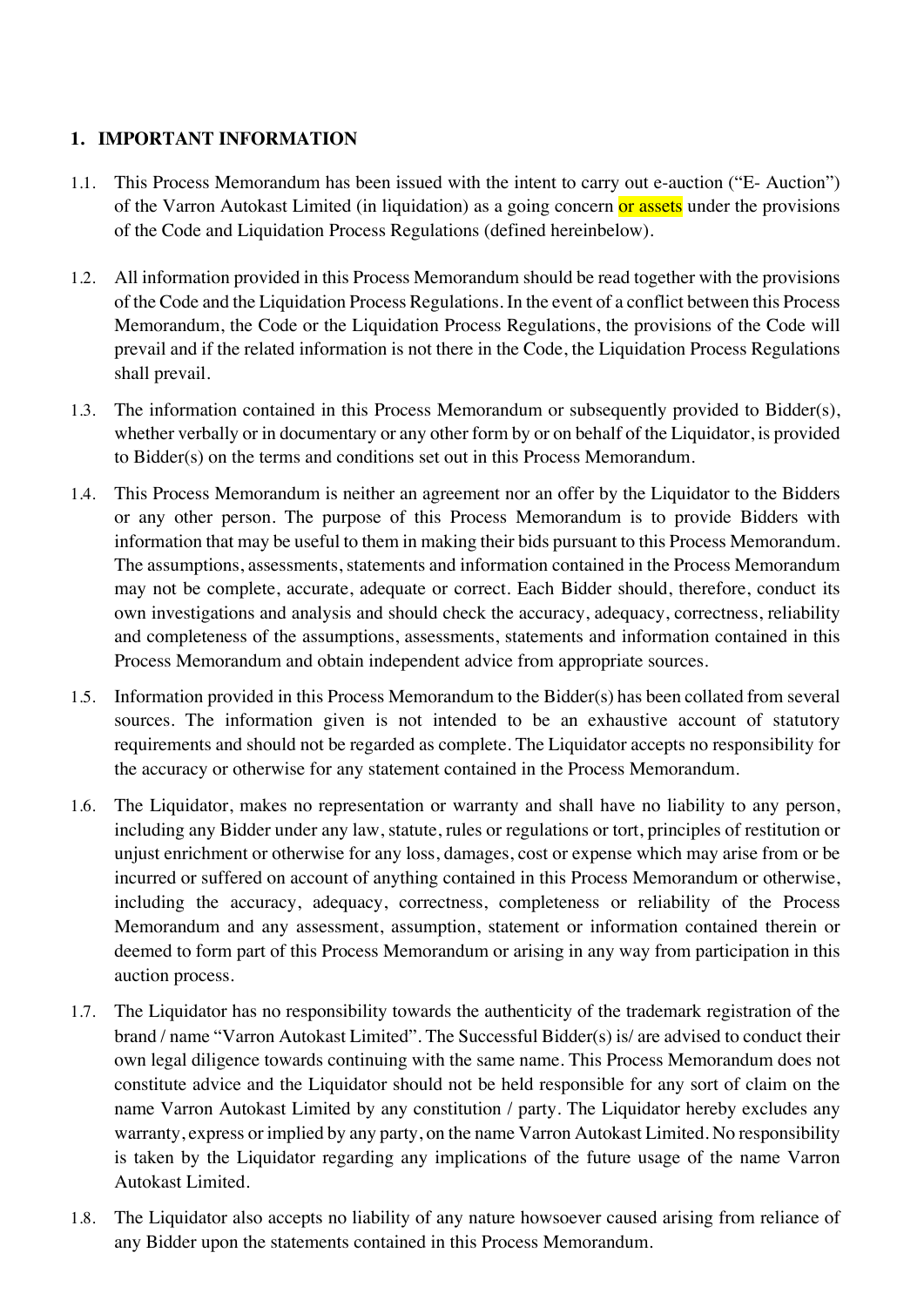- 1.9. The Liquidator may in its absolute discretion, but without being under any obligation to do so, update, amend or supplement the information, assessment or assumptions contained in this Process Memorandum.
- 1.10. The issue of this Process Memorandum does not imply that the Liquidator is bound to select a Bidder or to appoint the Preferred Bidder as Successful Bidder for the Corporate Debtor on a going concern basis or assets in parcels and the Liquidator reserves the right to reject all or any of the Bidders or bids in accordance with Schedule I of Liquidation Process Regulations. .
- 1.10. Each Bidder shall bear all its costs and charges associated with or relating to the preparation and submission of its bid and/ or participation in the E-Auction, including but not limited to preparation, copying, postage, delivery fees, expenses associated with any demonstrations or presentations which may be required by the Liquidator or any other costs incurred in connection with or relating to its bid.
- 1.11. M/s E-Procurement Technologies Limited (**E-Auction Service Provider**") has been appointed as the E-Auction Service Provider. The sale of the Assets shall be undertaken by the E-Auction Service Provider for and on behalf of the Seller through an e-auction platform provided on the website portal of the E-Auction Service Provider (**Platform**). Other details with respect to the E-Auction are as follows:

| Type of Bid          | $E -$ Auction                                                                                                                                                                                                                      |  |
|----------------------|------------------------------------------------------------------------------------------------------------------------------------------------------------------------------------------------------------------------------------|--|
| Seller               | Avil Menezes (Liquidator of Varron                                                                                                                                                                                                 |  |
|                      | <b>Autokast Limited)</b>                                                                                                                                                                                                           |  |
| Website of E-Auction | https://ncltauction.auctiontiger.net                                                                                                                                                                                               |  |
| service provider     |                                                                                                                                                                                                                                    |  |
| Service Provider     | E-Procurement Technologies Limited,<br>A- 801, Wall Street -II, Opp. Orient                                                                                                                                                        |  |
|                      | Club, Near Gujarat College, Ellisbridge,                                                                                                                                                                                           |  |
|                      | Ahmedabad - 380006                                                                                                                                                                                                                 |  |
|                      | Contact person – Mr. Ramprasad<br>Sharma                                                                                                                                                                                           |  |
|                      | Contact no. - 079-61200559 /+91 -<br>6351896834/9833398547/8000023297                                                                                                                                                              |  |
|                      | Email id – ramprasad@auctiontiger.net                                                                                                                                                                                              |  |
| Annexures            | <b>Annexure 1 - Terms and Conditions of</b><br>E-Auction                                                                                                                                                                           |  |
|                      | <b>Annexure 2 - Application Form (to be</b>                                                                                                                                                                                        |  |
|                      | duly filed in, signed and stamped by the                                                                                                                                                                                           |  |
|                      | Auction Participant and submitted)                                                                                                                                                                                                 |  |
|                      | <b>Annexure 3</b> - Affidavit certifying<br>eligibility under section 29A of IBC by<br>the Auction Participant (to be duly<br>filled in and signed by the Auction<br>Participant and submitted along with<br>the Application Form) |  |
|                      | Confidentiality<br><b>Annexure</b><br>$\overline{\mathbf{4}}$<br>Undertaking                                                                                                                                                       |  |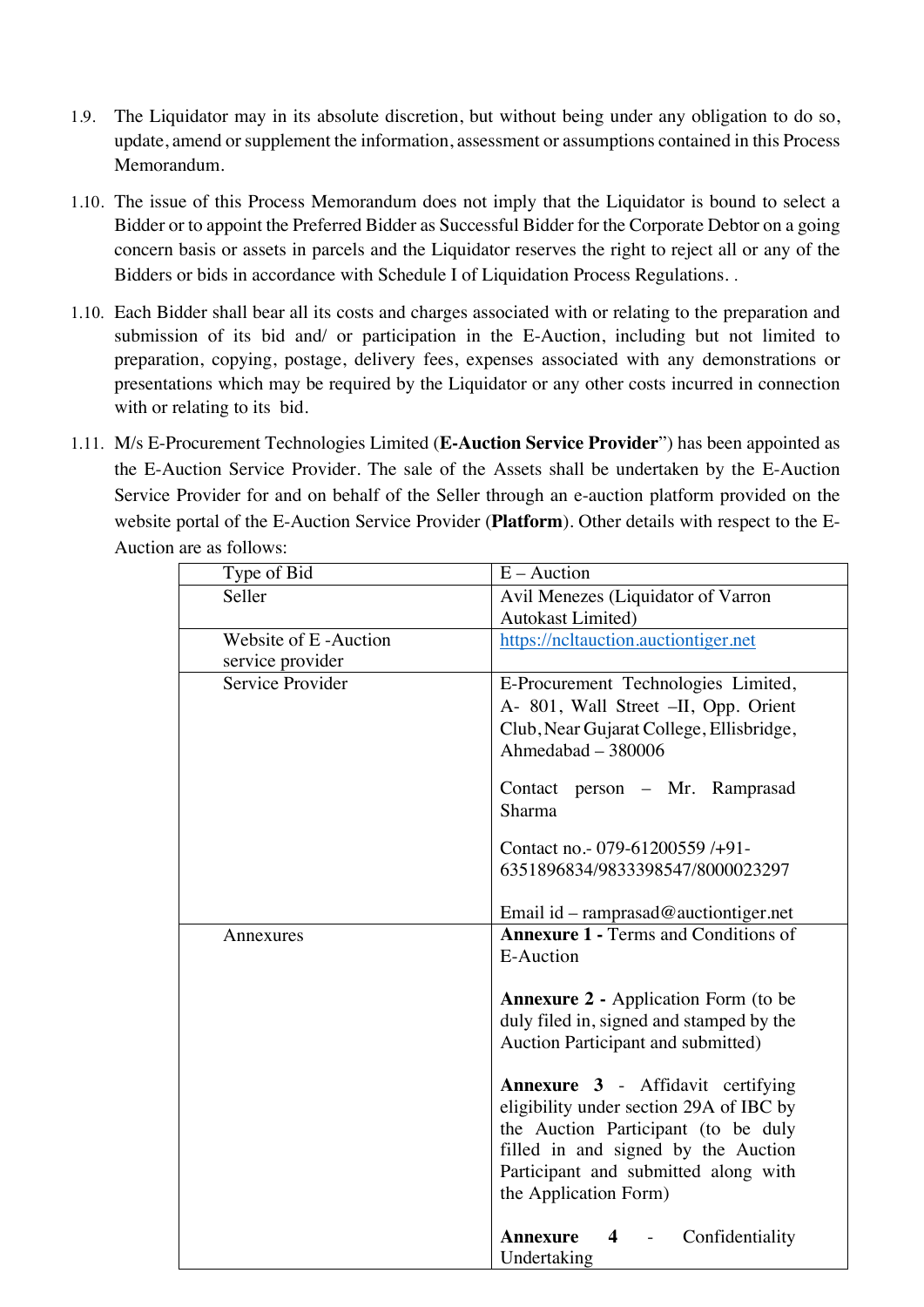|                      | <b>Annexure 5 - Copy of the resolution</b><br>passed by the board of directors of the<br>Auction Participant (in case the Auction<br>Participant is a company)                                                 |
|----------------------|----------------------------------------------------------------------------------------------------------------------------------------------------------------------------------------------------------------|
|                      | <b>Annexure 6 – Earnest Money Deposit</b><br>Form                                                                                                                                                              |
|                      | <b>Annexure 7 - Description of Assets</b>                                                                                                                                                                      |
| Special Instructions | This bidding is a serious matter and last-<br>minute bidding may lead to lapses.<br>Neither the E-Auction Service Provider<br>nor the Liquidator will be responsible<br>for any lapses on part of the Bidders. |

- 1.12. All terms and conditions with respect to the sale of the Assets shall be governed by the directions of the Liquidator, the Hon'ble NCLT and in accordance with the provisions of applicable laws.
- 1.13. As mandated by the Hon'ble NCLT, the Liquidator shall exercise all rights with respect to sale of Varron Autokast Limited (in liquidation) as a going concern and it would be open to the Liquidator to appoint such experts, professionals or other persons, as the Liquidator might think necessary so as to enable the sale of the Assets.
- 1.14. The Annexures to this Process Memorandum shall form an integral part hereof and this Process Memorandum shall always be read in conjunction with the Annexures hereto.
- 1.15. All incidental expenses incurred towards the sale of the Corporate Debtor as a going concern including the expenses incurred towards movement / shifting of plant & machinery (ies) or any asset of the Company post the e-auction process should be borne by the successful auction participant. The Liquidator shall not be held responsible / liable to pay any expenses towards such movement of plant & machinery(ies) or any asset of the Company.
- 1.16. In no circumstances shall the Bidder or its officers, employees, agents and professional advisers make any contact, direct or indirect, by any mode whatsoever, with the management, employees, customers, agents or suppliers of the Company until the Liquidator gives permission to do so in writing.
- 1.17. The Corporate Debtor as a going concern is proposed to be sold on "As is where is basis", "As is what is basis", "Whatever there is basis" and "No recourse" basis and the proposed sale of the Company as a going concern does not entail transfer of any title except the title which the Company had on its assets as on date of transfer. The Liquidator does not take or assume any responsibility for any shortfall or defect or shortcoming in the moveable/immoveable assets of the Company.
- 1.18. This Process Memorandum is neither transferable nor assignable.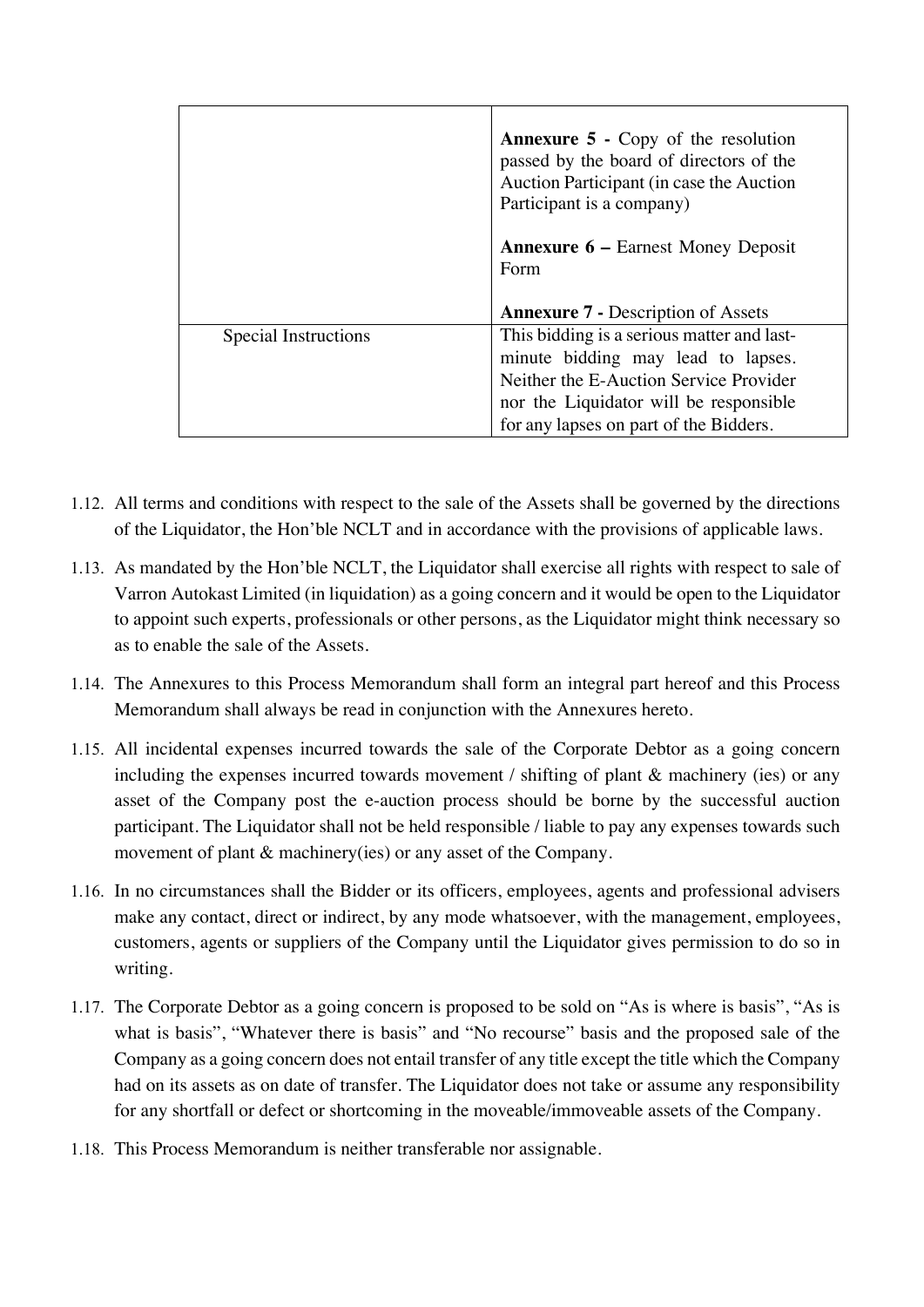#### **2. DEFINITIONS**

- 2.1. "**Adjudicating Authority**" or "**NCLT**" shall mean the Hon'ble National Company Law Tribunal, Mumbai Bench.
- 2.2. **"Affiliate"** in relation to a Person, (a) being a corporate entity, or limited liability partnership shall mean any entity or Person, which Controls, or is Controlled by, or is under the common Control as such Person; (b) being an individual shall mean any relative (as defined under the Companies Act, 2013) of such individual or any other Person which is Controlled by such individual; (c) being a partnership firm, shall mean the partners of such partnership firm or the relatives (as defined under the Companies Act, 2013) of such partners (if any individual) or any other Person which is Controlled by such firm or the partners;
- 2.3. "**Affidavit**" shall mean the affidavit certifying eligibility under section 29A of IBC provided by the Bidder substantially in form and manner as set out in Annexure 3 of this Process Memorandum;
- 2.4. **"Agency**" shall mean E-Auction Service Provider viz. E-Procurement Technologies Limited Auction Tiger;
- 2.5. "**Applicable Laws**" means, all applicable laws, regulations, rules, guidelines, circulars, reenactments, revisions, applications and adaptations thereto, judgments, decrees, injunctions, writs and orders of any court, arbitrator or governmental agency or authority, rules, regulations, orders and interpretations of any governmental authority, court or statutory or other body applicable for such transactions including but not limited to the IBC, Liquidation Regulations, Companies Act, 2013 (as applicable), Competition Act, 2002, Transfer of Property Act, 1882, Sale of Goods Act, 1930, Foreign Exchange Management Act, 1999 whether in effect as of the date of this Process Memorandum or thereafter and each as amended from time to time;
- 2.6. "**Application Form**" means the form set out in Annexure 2 of this Process Memorandum to be provided by the Bidder along with the information and documents set out therein;
- 2.7. "**Auction Participant**" or "**Bidder**" means a Person or Persons who have shown interest in participating in e-auction process for the Purchase of Corporate Debtor as a going concern pursuant to this Process Memorandum and have submitted Application Form as provided in Annexure 2, Affidavit in a format provided in Annexure 3 hereof, Confidentiality Undertaking as provided in Annexure 4 hereof, a copy of Board Resolution in a format provided in Annexure 5 hereof and other necessary documents to complete the eligibility check formalities to the satisfaction of the Liquidator;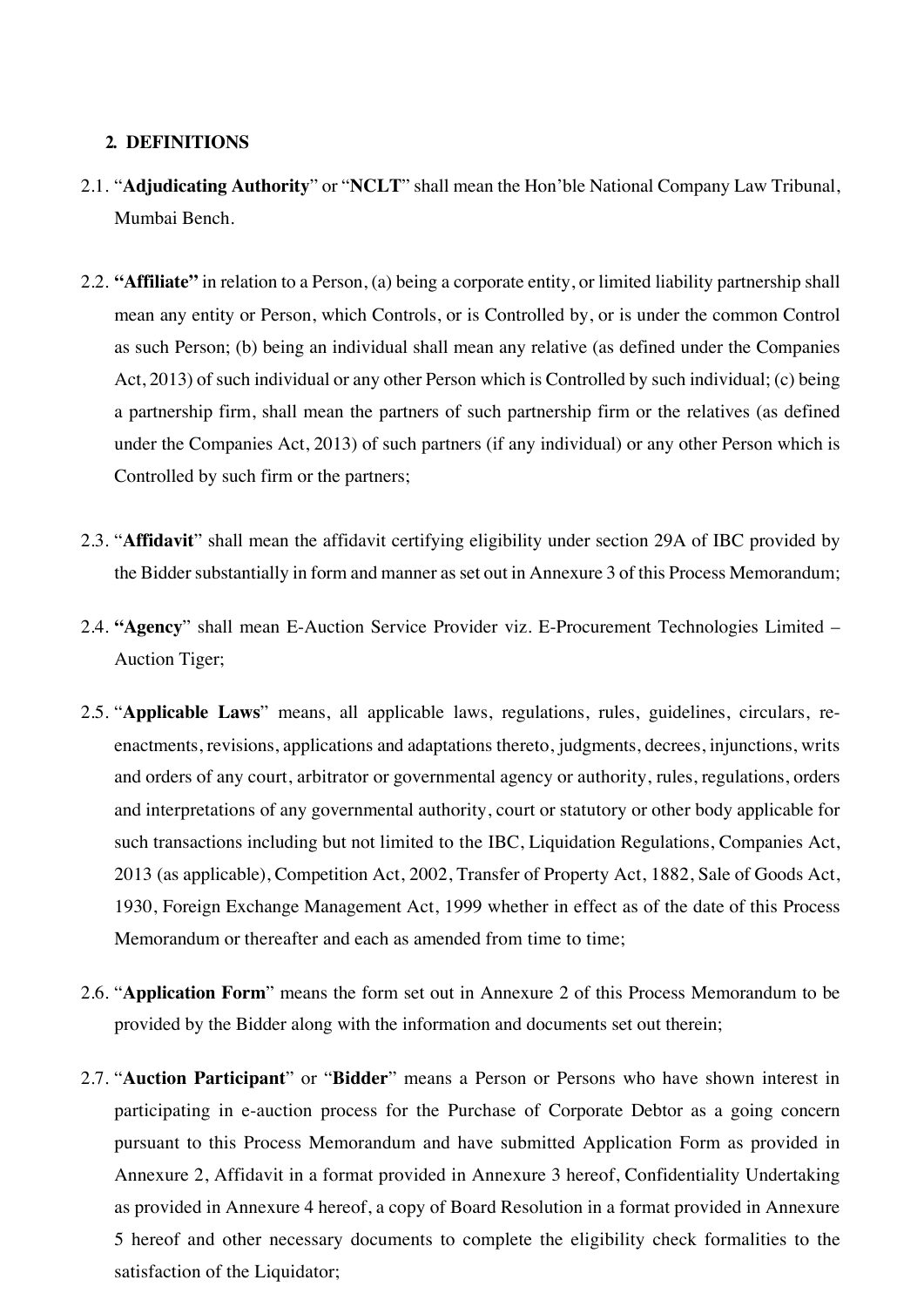- 2.8. "**Bid**" means any bid submitted by the Qualified Bidder as required in terms of this Process Memorandum and in accordance with the provisions of IBC read together with the Liquidation Process Regulations and the Applicable Laws;
- 2.9. "**Bid Incremental Value**" shall mean a minimum amount of
	- INR 1,00,00,000 (Rupees One Crores Only) for Option A,
	- INR 50,00,000 (Rupees Fifty Lakh Only) for Option B.1,
	- INR 5,00,000 (Rupees Five Lakh Only) for Option B.2,
	- INR 2,50,000 (Rupees Two Lakh Fifty Thousand Only) for Option B.3,
	- INR 1,00,000 (Rupees One Lakh Only) for Option B.4  $&$  B.5 and
	- INR 50,000 (Rupees Fifty Thousand Only) for Option B.6 over and above the last highest bid amount by which any participating Qualified Bidder will be required to increase the next bid on the auction portal;
- 2.10."**Closing Date**" shall be 30 days from the payment of the last installment of the bid amount or any other extended date as mutually decided by the Liquidator and the Successful Bidder or as directed by Hon'ble NCLT.
- 2.11."**Company**" / "**Corporate Debtor**" shall mean Varron Autokast Limited, a company incorporated in India under the Companies Act of 1956, having its office Kh.No.174,176/1,185,186/2,191,196,201/2&5, at Chimnazari, Chandrapur Road, Tal: Nagpur (Rural) Chimnazari, Nagpur,Maharashtra- 441108 India.
- 2.12."**Confidential Information**" shall mean any and all information and other materials disclosed, furnished, communicated or supplied by the Company to any Qualified Bidder, in written or electronic or verbal form, including without limitation, and shall be determined to include (without limitation) the following types of information of similar nature : any commercial and/ or financial information, improvement, know how, intellectual property, discoveries, ideas, concepts, papers, techniques, model, data, documentation, manuals, flow charts, research, process, procedures, functions, and other information related to price lists and pricing policies and other information which company identifies to be confidential at the time of disclosure to the relevant qualified bidder, and shall include any information that is provided by the Liquidator or his representative pursuant to the liquidation process or through the Confidentiality Undertaking;
- 2.13."**Confidentiality Undertaking**" shall mean an undertaking as specified in Annexure-4 of this Process Memorandum;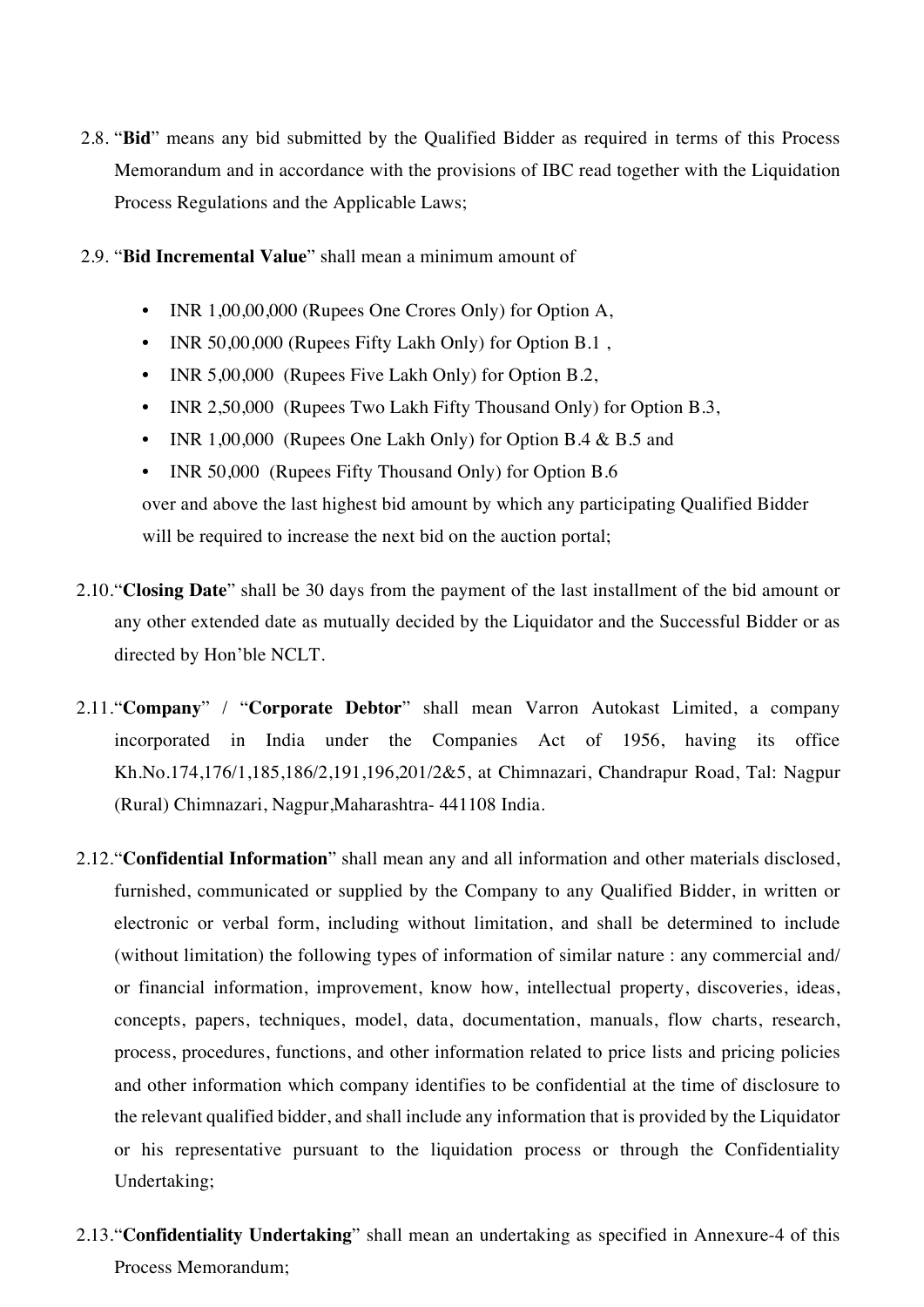- 2.14."**Conflict of Interest**" shall mean an event or circumstance, determined at the discretion of the Liquidator, where a Bidder is found to be in a position to have access to information about, or influence the Bid of another Bidder pursuant to a relationship (excluding any commercial relationship which may be existing between the Bidder and the Company pursuant to the ordinary course of business of the Bidder or the Company) with the Company, group companies of the Company, or affiliates of the Company, directly or indirectly, or by any other means including colluding with other Bidders, the Company, group companies of the Company or affiliates of the Company;
- 2.15."**Control**" **(together with its correlative meanings, "Controlled by", "Controlling" or "under common Control with"**) shall mean a Person holding more than 50% (fifty percent) of the voting share capital in a company or the ability to appoint majority of the directors on the board of another company or the ability of a company to direct or cause direction of the management and policies of another company, whether by operation of law or by contract or otherwise;
- 2.16."**Data Room**" shall mean the virtual data room maintained by the Liquidator, created for the Qualified Bidders to access information in relation to the Company and its assets;
- 2.17."**Going Concern Sale**" shall mean sale of the Corporate Debtor in accordance to Regulation 32(e) of the IBBI (Liquidation Process) Regulations, 2016 including all its assets, liabilities, and properties on "as is where is, as is what is, whatever there is, and no recourse basis"
- 2.18."**IBC**"/ "**Code**" shall mean Insolvency and Bankruptcy Code, 2016 as amended from time to time;
- 2.19."**Letter of Intent**"/ "**LOI**"/ **"Award Letter"** means the letter issued by the Liquidator to the Successful Bidder detailing out the terms and conditions to complete the Sale of the Corporate Debtor as a going concern or sale of assets in parcels, including the balance sale payment by Successful Bidder as per provisions of IBC and the Liquidation Process Regulations;
- 2.20."**Liquidation Process Regulations**" means, the Insolvency and Bankruptcy Board of India (Liquidation Process) Regulations 2016 as amended from time to time;
- 2.21."**Liquidator**" means Mr. Avil Menezes, an Insolvency Professional registered with Insolvency and Bankruptcy Board of India (IBBI) having Registration Number IBBI / IPA-001 / IP-P00017 / 2016-17 / 10041 appointed by NCLT, vide order dated December 23, 2021, to manage, protect, sell and liquidate the property, assets, business and other affairs of the Company in accordance with the IBC and Liquidation Process Regulations;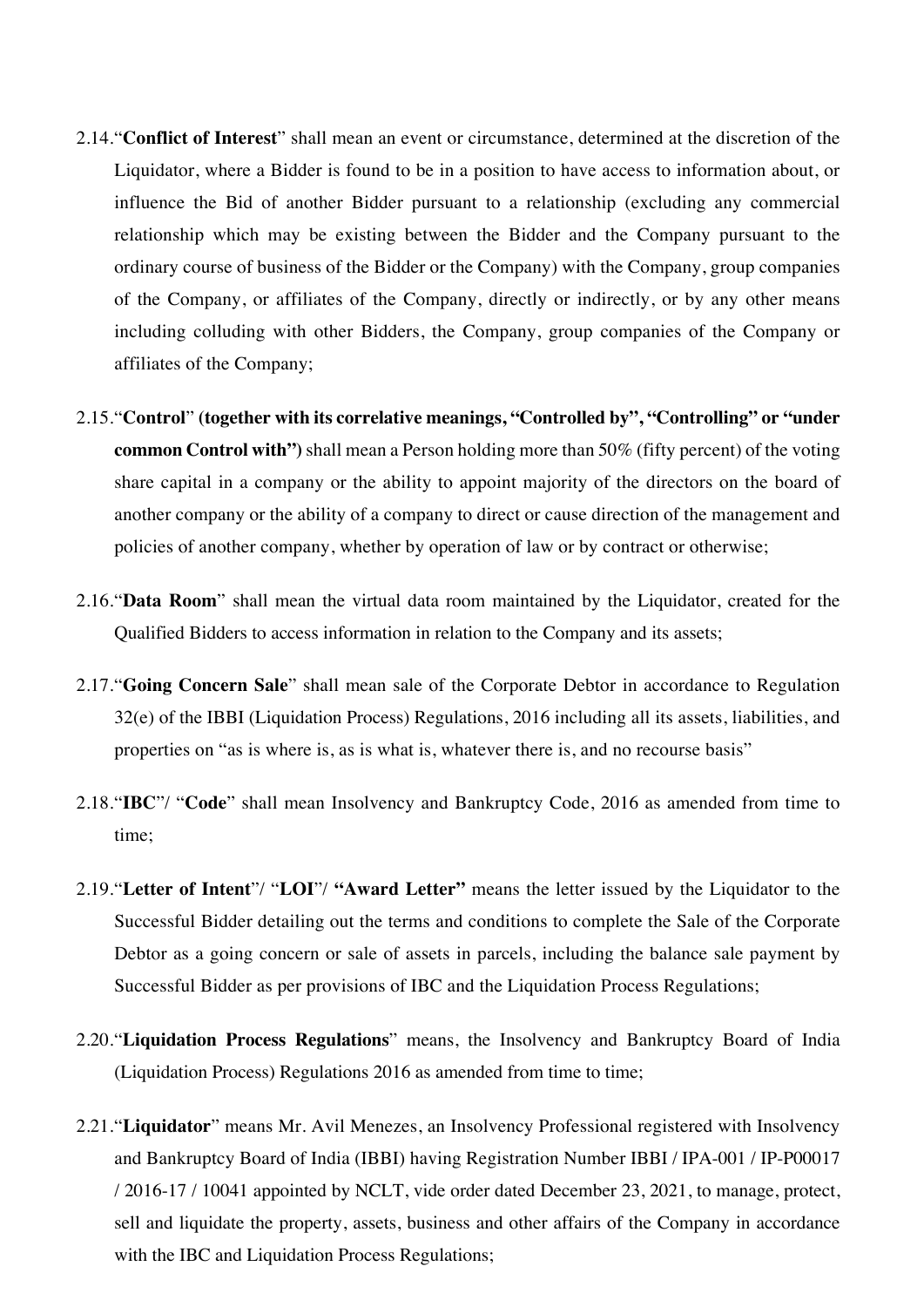- 2.22."**Person**" shall mean an individual, sole proprietorship firm, a partnership firm, a limited liability partnership, an association whether incorporated or not, a joint venture, a limited company, a trust, a body corporate, bank or financial institution or any other body whether or not required to be incorporated or registered under Applicable Law;
- 2.23."**Process Memorandum**" or "**E- Auction Process Memorandum**" means this document including all the annexures hereto, for the purposes of setting out the process for submission of Bids and selection of Successful Bidder in accordance with the provisions of the IBC and Liquidation Process Regulations and shall include all supplements, modifications, amendments, alterations or clarifications thereto issued in accordance with the terms thereof;
- 2.24."**Qualified Bidder(s)**" shall mean the Bidder who has submitted the necessary documents and applicable annexures in terms of the requirements of this Process Memorandum to fulfil the eligibility requirements to the satisfaction of the Liquidator and qualifies the criteria as specified in the Clause 6 hereof to the satisfaction of the Liquidator and has been accepted by the Liquidator as a Qualified Bidder;
- 2.25."**Reserve Price**" shall mean an aggregate price amounting to
	- INR 72,00,00,000 (Rupees Seventy Two Crores Only) for Option A,
	- INR 52,65,00,000 (Rupees Fifty Two Crore and Sixty Five Lakh Only) for Option B.1,
	- INR 10,20,00,000 (Rupees Ten Crore and Twenty Lakh Only) for Option B.2,
	- INR 4,60,00,000 (Rupees Four Crore and Sixty Lakh Only) for Option B.3,
	- INR 2,42,00,000 (Rupees Two Crore Forty Two Lakh Only) for Option B.4,
	- INR 1,79,00,000 (Rupees Two Crore Seventy Nine Lakh Only) for B.5 and
	- INR 98,00,000 (Rupees Ninety Eight Lakh Only) for Option B.6 as arrived pursuant to the provisions of the Liquidation Process Regulations and as mutually discussed with the Stakeholder's Consultation Committee.
- 2.26."**Sale of assets in Parcel**" shall mean sale of the Corporate Debtor in accordance to Regulation 32(d) of the IBBI (Liquidation Process) Regulations, 2016 on "as is where is, as is what is, whatever there is, and no recourse basis"
- 2.27."**Seller"** means, Varron Autokast Limited in Liquidation acting through the Liquidator;
- 2.28."**Site**" shall mean the location of the immoveable and moveable properties including land parcels, office premises, buildings, plant and machinery owned, leased or occupied by the Company, for the purposes of conducting business;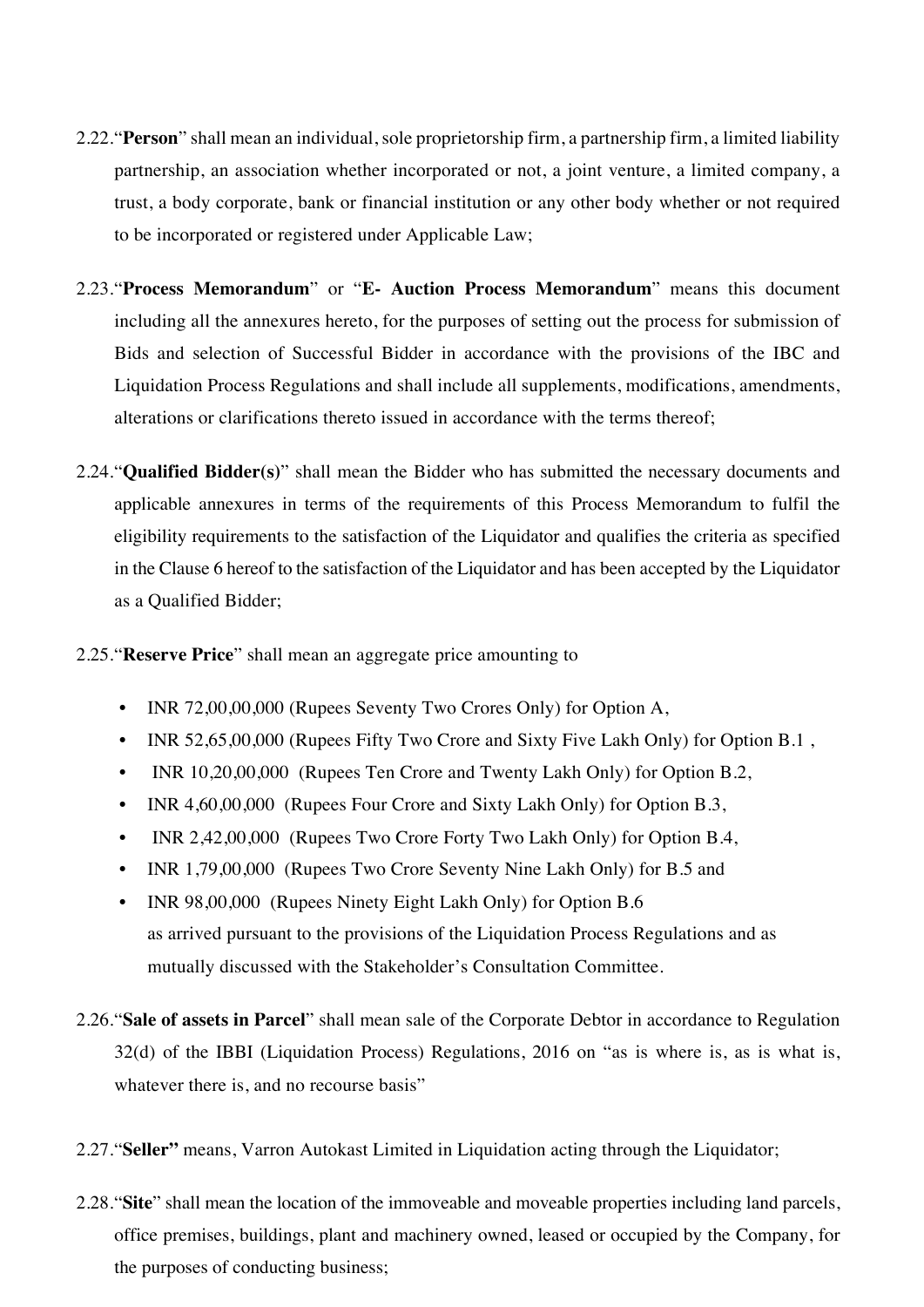- 2.29."**Site Visit**" shall mean a visit to the Site as per clause 7 and within the timelines as provided in Clause 16 of this Process Memorandum; and
- 2.30."**Successful Bidder**" or "**Successful Auction Participant**" means, the Qualified Bidder whose Bid is approved and who is declared successful by the Liquidator after the e-auction.
- 2.31.Capitalized terms used herein but not defined otherwise shall have meaning prescribed to them under the provisions of the IBC and the Liquidation Process Regulations thereunder.

## **3. INTRODUCTION**

- 3.1 The Liquidation process of the Company had been initiated under the provisions of the IBC and by virtue of an order of the Hon'ble NCLT with effect from 23rd December 2021. In the said order, Avil Menezes has been appointed as the liquidator.
- 3.2 The Liquidator endeavors to sell the Company as a going concern in the manner specified under Regulation 32 of the Liquidation Process Regulations, any other rules, regulations, orders, circulars, directions or notifications or the like, issued pursuant to or under the IBC or the Liquidation Process Regulations, as the case may be, and as per directions, if any, of the Adjudicating Authority in respect of the liquidation process of the Company and in the manner specified in this Process Memorandum.
- 3.3 The E-Auction would be conducted in the manner specified in Schedule I as provided under Regulation 33 of the Liquidation Process Regulations and any other rules, regulations, orders, circulars, directions or notifications or the like, issued pursuant to or under the IBC or the Liquidation Process Regulations, as the case may be, and as per directions, if any, of the Hon'ble NCLT or Hon'ble NCLAT in respect of the in respect of the Liquidation process of the Company and in the manner specified in this Process Memorandum.
- 3.4 The Bidders are encouraged to acquaint themselves with the provisions of the IBC and the Liquidation Process Regulations and any other rules, regulations, orders, circulars, directions or notifications or the like, issued pursuant to or under the IBC or the Liquidation Process Regulations, as the case may be.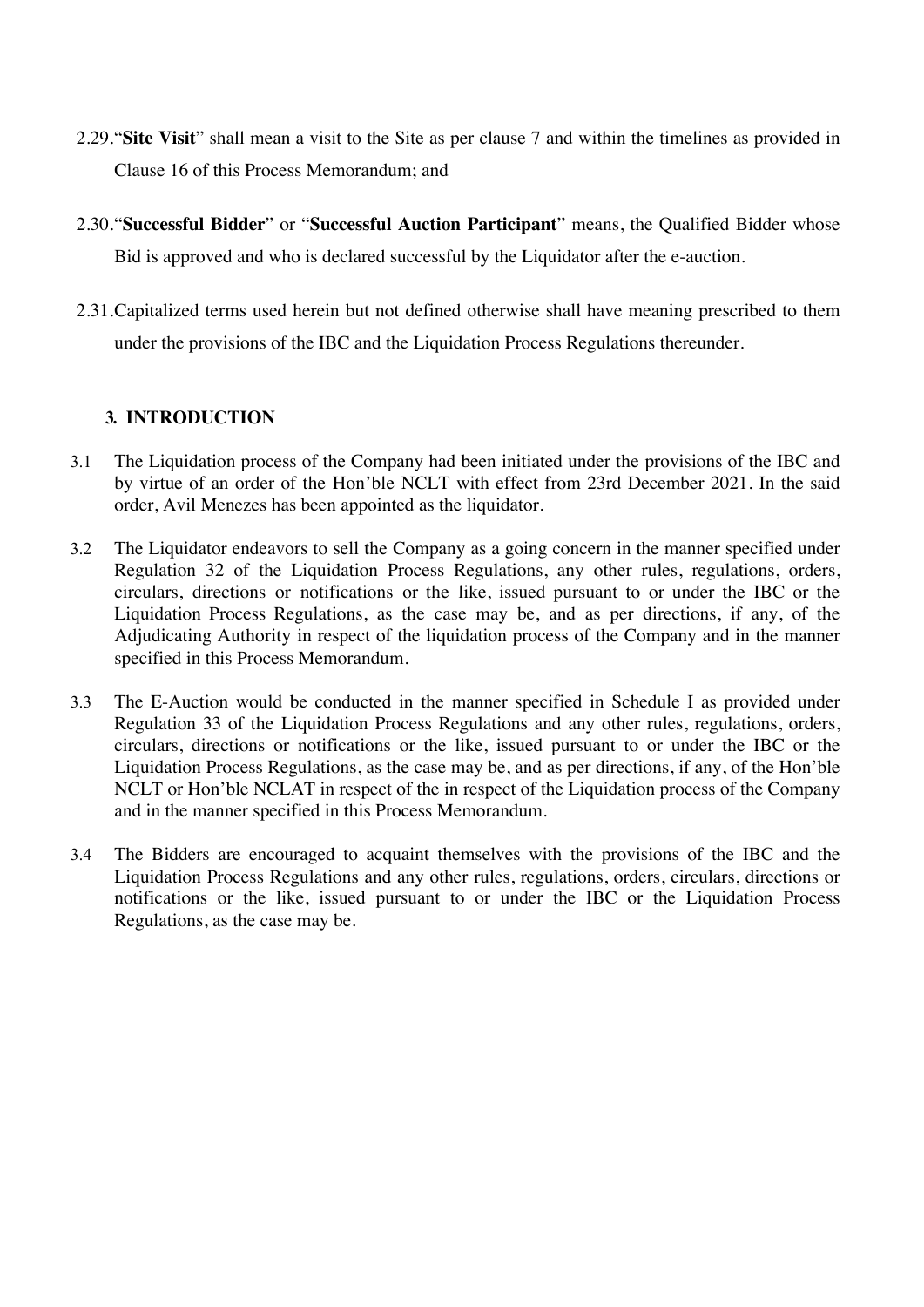## **4. OVERVIEW OF THE COMPANY**

Varron Autokast Limited ("**VAKL**") incorporated on 5 August 2011 is a part of the Pune based Varron Group. The Group includes Varron Industries Private Limited, Varron Autokast Limited and Varron Aluminium Pvt. Ltd. Further, the group was promoted by (late) Mr. Shrikant Sawaikar, has been in existence for over 3 decades & is engaged in manufacturing and supply of Aluminium alloy, Casting Extrusion and Steel Forgoing. The Group has its registered office based in Pune & manufacturing facilities at Ratnagiri & Nagpur.

VAKL was incorporated to set up a new manufacturing facility at Chimnazari, Nagpur for manufacturing of Aluminium ingots, Copper ingots, Aluminium extrusion and MS forgoing and machining. The Factory is located at Plot No. 174, 176/1, 185, 186/2, 138, 201/5, 191 & 196 of village Chimnazari, District Nagpur with plot area of 84.26 Acres. The construction of the plant commenced in 2015 and as on date is not fully commissioned.

| <b>Company Name</b>             | <b>Varron Autokast Limited</b>               |  |
|---------------------------------|----------------------------------------------|--|
| <b>Listing Status</b>           | Unlisted                                     |  |
| Constitution                    | Company Limited by Shares                    |  |
| Corporate Identification Number | U29253MH2011PLC220578                        |  |
| <b>Incorporation Date</b>       | 5 August 2011                                |  |
|                                 | Kh.No.174,176/1,185,186/2,191,196,201/       |  |
| Registered Office               | 2&5, at Chimnazari, Chandrapur Road,         |  |
|                                 | Tal: Nagpur (Rural) Chimnazari Nagpur        |  |
|                                 | MH 441108 IN                                 |  |
|                                 | KhasraNo.174,176/1,185,186/2,191,196,2       |  |
| Location of factory             | 01/2&5, At Chimnazari, Chandrapur Road,      |  |
|                                 | Tal: Nagpur (Rural) Chimnazari Nagpur -      |  |
|                                 | 441108                                       |  |
|                                 | As informed by the management, minimal       |  |
| Business operations             | operations were carried out as the plant was |  |
|                                 | not fully commissioned and the machines      |  |
|                                 | were not fully installed                     |  |

A brief overview of the Company is as under:

### **Capital Structure of the Company:**

As on 31<sup>st</sup> March 2017, the Authorised Share Capital of company was INR 200,00,00,000 (Rupees Two Hundred Crores) divided into of 20,00,00,000 (Twenty Crores) equity shares of INR 10 each, out of which 17,50,00,000 equity shares are issued and fully paid up and the paid-up share capital is INR 175,00,00,000 (Rupees One Hundred and Seventy-Five Crores only).

One of the Financial Creditor of Varron Autokast Limited i.e. Indian Overseas Bank had filed an application for initiation of corporate insolvency resolution process ("**CIRP**") in the matter of the company as per the provisions of Insolvency & Bankruptcy Code,2016 ("**IBC**") before the Hon'ble National Company Law Tribunal, Mumbai Bench ("**NCLT**"). The application was admitted by the NCLT vide order dated 13 December 2019 and Mr. Avil Menezes (Reg. No. IBBI/IPA-001/IP-P00017/2016-17/10041) is appointed as the Interim Resolution Professional of VAKL and was further confirmed as Resolution Professional by the Committee of Creditors ("**CoC**") on 17 January 2020.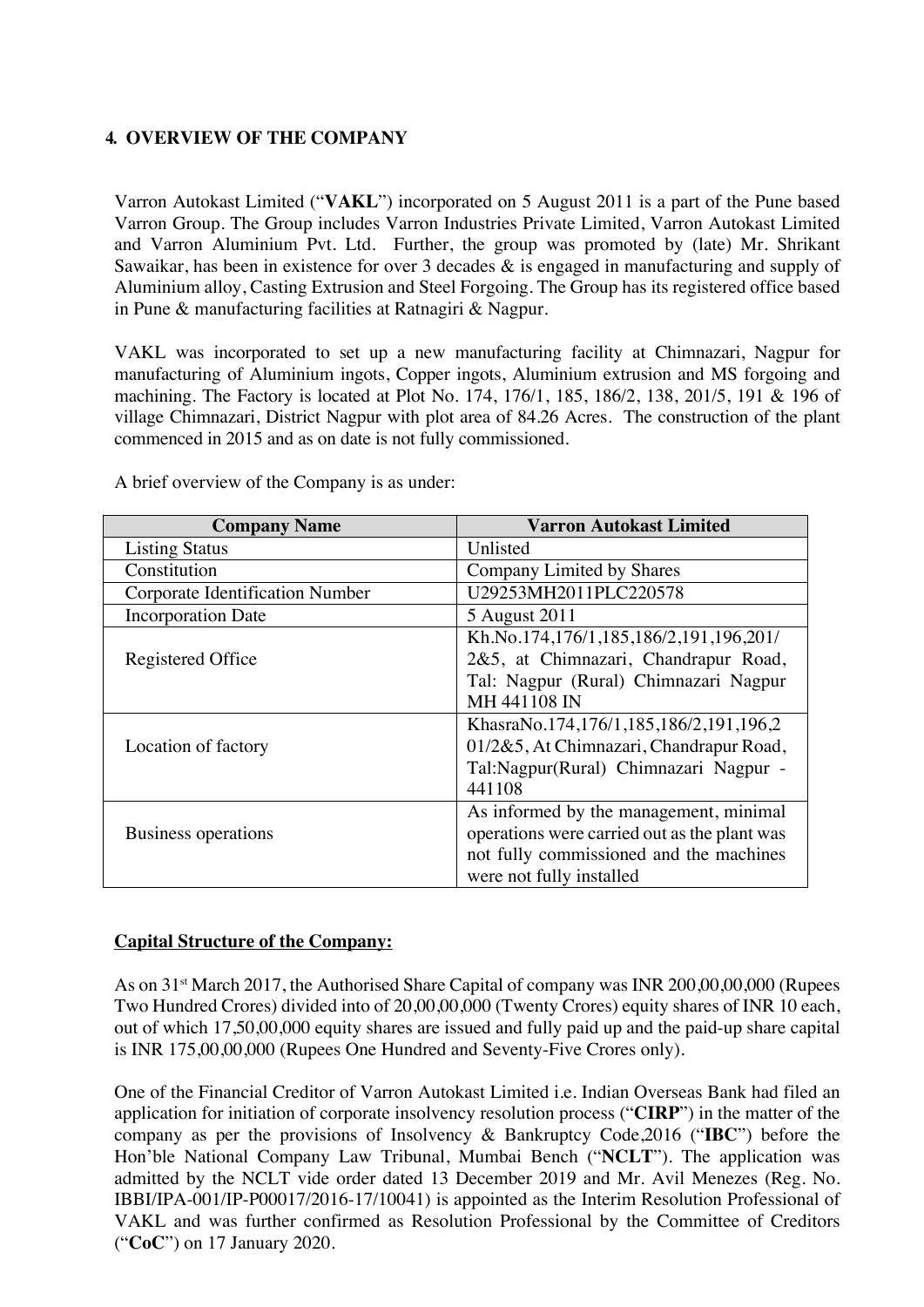In the Thirteenth Meeting of Committee of Creditors held on 17<sup>th</sup> March 2021, the members of Committee of Creditors instructed the Resolution Professional to file an application for initiation of the liquidation process after 21 March 2021 as per section 33(1)(a) of the Code since no resolution plan was received & last date of completion of CIRP was 21 March 2021. Thereafter, the Resolution Professional filed an application for liquidation of the Company u/s 33(1)(a) of the Code. The said matter was heard and an order for liquidation was passed by the Hon'ble NCLT on 23 December 2021 appointing Mr. Avil Menezes as the Liquidator. The copy of the Liquidation Order was available on the website of the Hon'ble NCLT on 10 February 2022 and the certified copy was received on 15 February 2022. Subsequently, Public Announcement under Regulation 12 of the Insolvency and Bankruptcy Board of India (Liquidation Process) Regulations, 2016 ("Liquidation Regulations") was published on 12 February 2022 in two newspapers "Times of India" in English (Nagpur Edition) and "Navshakti" in Marathi of Mumbai Edition where the registered office of the Company is situated calling upon the stakeholders to submit the proof of their claims on or before 12 March 2022.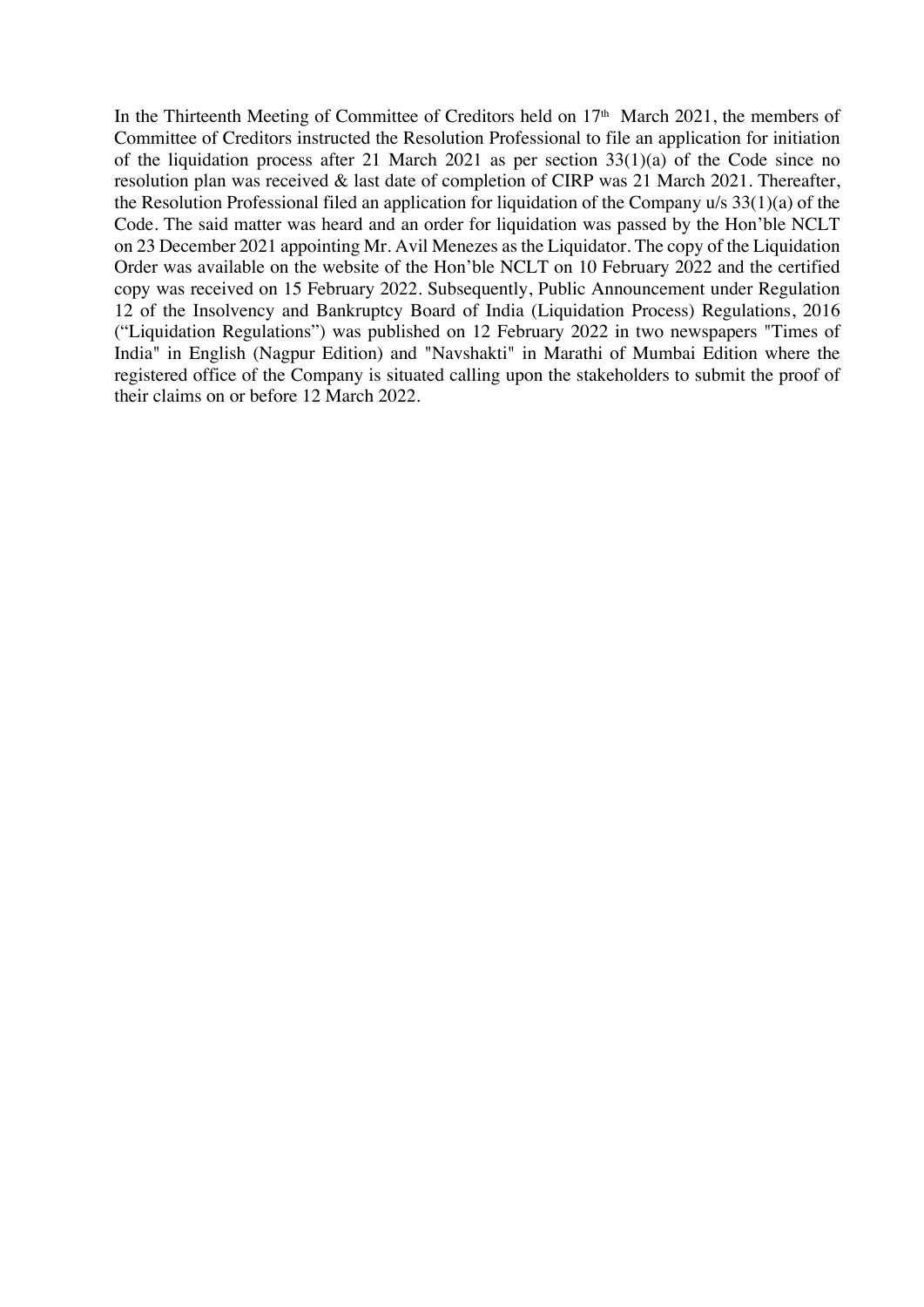## **5. ELIGIBILITY/ PRE-BID QUALIFICATIONS**

As per the proviso to section 35(1)(f) of the IBC, (as amended from time to time) the Liquidator shall not sell the immovable and movable property or actionable claims of the Company in liquidation to any person who is not eligible to be resolution applicant. Accordingly, an Auction Process Applicant shall not be eligible to submit a bid for purchase of Assets of the Company if it fails to meet the eligibility criteria set out in Section 29A of the IBC (as amended from time to time).

#### **As on date, as per Section 29A of the IBC,**

"A person shall not be eligible to submit a resolution plan, if such person, or any other person acting

jointly or in concert with such person –

(a) is an undischarged insolvent;

(b) is a wilful defaulter in accordance with the guidelines of the Reserve Bank of India issued under the Banking Regulation Act, 1949 (10 of 1949);

(c) at the time of submission of the resolution plan has an account, or an account of a corporate debtor under the management or control of such person or of whom such person is a promoter, classified as non-performing asset in accordance with the guidelines of the Reserve Bank of India issued under the Banking Regulation Act, 1949 (10 of 1949) or the guidelines of a financial sector regulator issued under any other law for the time being in force, and at least a period of one year has lapsed from the date of such classification till the date of commencement of the corporate insolvency resolution process of the corporate debtor:

Provided that the person shall be eligible to submit a resolution plan if such person makes payment of all overdue amounts with interest thereon and charges relating to nonperforming asset accounts before submission of resolution plan:

Provided further that nothing in this clause shall apply to a resolution applicant where such applicant is a financial entity and is not a related party to the corporate debtor.

Explanation I.- For the purposes of this proviso, the expression "related party" shall not include a financial entity, regulated by a financial sector regulator, if it is a financial creditor of the corporate debtor and is a related party of the corporate debtor solely on account of conversion or substitution of debt into equity shares or instruments convertible into equity shares, or completion of such transactions as may be prescribed, prior to the insolvency commencement date.

Explanation II.— For the purposes of this clause, where a resolution applicant has an account, or an account of a corporate debtor under the management or control of such person or of whom such person is a promoter, classified as non-performing asset and such account was acquired pursuant to a prior resolution plan approved under this Code, then, the provisions of this clause shall not apply to such resolution applicant for a period of three years from the date of approval of such resolution plan by the Adjudicating Authority under this Code;

- (d) has been convicted for any offence punishable with imprisonment –
- (i) for two years or more under any Act specified under the Twelfth Schedule; or
- (ii) for seven years or more under any law for the time being in force:

Provided that this clause shall not apply to a person after the expiry of a period of two years from the date of his release from imprisonment: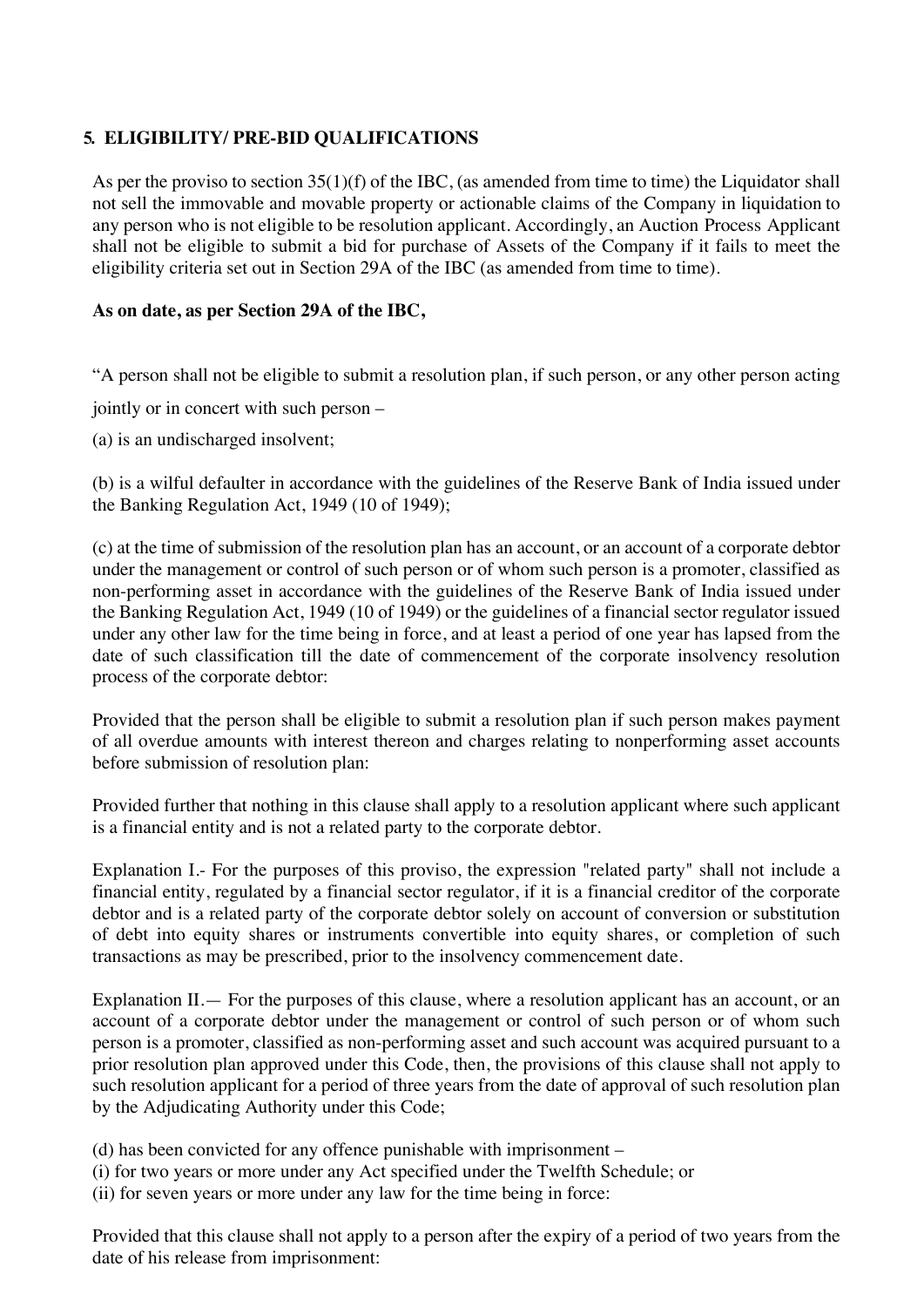Provided further that this clause shall not apply in relation to a connected person referred to in clause(iii) of Explanation I;

(e) is disqualified to act as a director under the Companies Act, 2013 (18 of 2013):

Provided that this clause shall not apply in relation to a connected person referred to in clause (iii) of Explanation I;

(f) is prohibited by the Securities and Exchange Board of India from trading in securities or accessing the securities markets;

(g) has been a promoter or in the management or control of a corporate debtor in which a preferential transaction, undervalued transaction, extortionate credit transaction or fraudulent transaction has taken place and in respect of which an order has been made by the Adjudicating Authority under this Code:

Provided that this clause shall not apply if a preferential transaction, undervalued transaction, extortionate credit transaction or fraudulent transaction has taken place prior to the acquisition of the corporate debtor by the resolution applicant pursuant to a resolution plan approved under this Code or pursuant to a scheme or plan approved by a financial sector regulator or a court, and such resolution applicant has not otherwise contributed to the preferential transaction, undervalued transaction, extortionate credit transaction or fraudulent transaction;

(h) has executed a guarantee in favour of a creditor in respect of a corporate debtor against which an application for insolvency resolution made by such creditor has been admitted under this Code and such guarantee has been invoked by the creditor and remains unpaid in full or part;

(i) is subject to any disability, corresponding to clauses (a) to (h), under any law in a jurisdiction outside India; or

(j) has a connected person not eligible under clauses (a) to (i).

Explanation I — For the purposes of this clause, the expression "connected person" means—

(i) any person who is the promoter or in the management or control of the resolution applicant; or

(ii) any person who shall be the promoter or in management or control of the business of the corporate debtor during the implementation of the resolution plan; or (iii) the holding company, subsidiary company, associate company or related party of a person referred to in clauses (i) and (ii):

Provided that nothing in clause (iii) of Explanation I shall apply to a resolution applicant where such applicant is a financial entity and is not a related party of the corporate debtor:

Provided further that the expression "related party" shall not include a financial entity, regulated by a financial sector regulator, if it is a financial creditor of the corporate debtor and is a related party of the corporate debtor solely on account of conversion or substitution of debt into equity shares or instruments convertible into equity shares, or completion of such transactions as may be prescribed, prior to the insolvency commencement date;

Explanation II—For the purposes of this section, "financial entity" shall mean the following entities which meet such criteria or conditions as the Central Government may, in consultation with the financial sector regulator, notify in this behalf, namely:—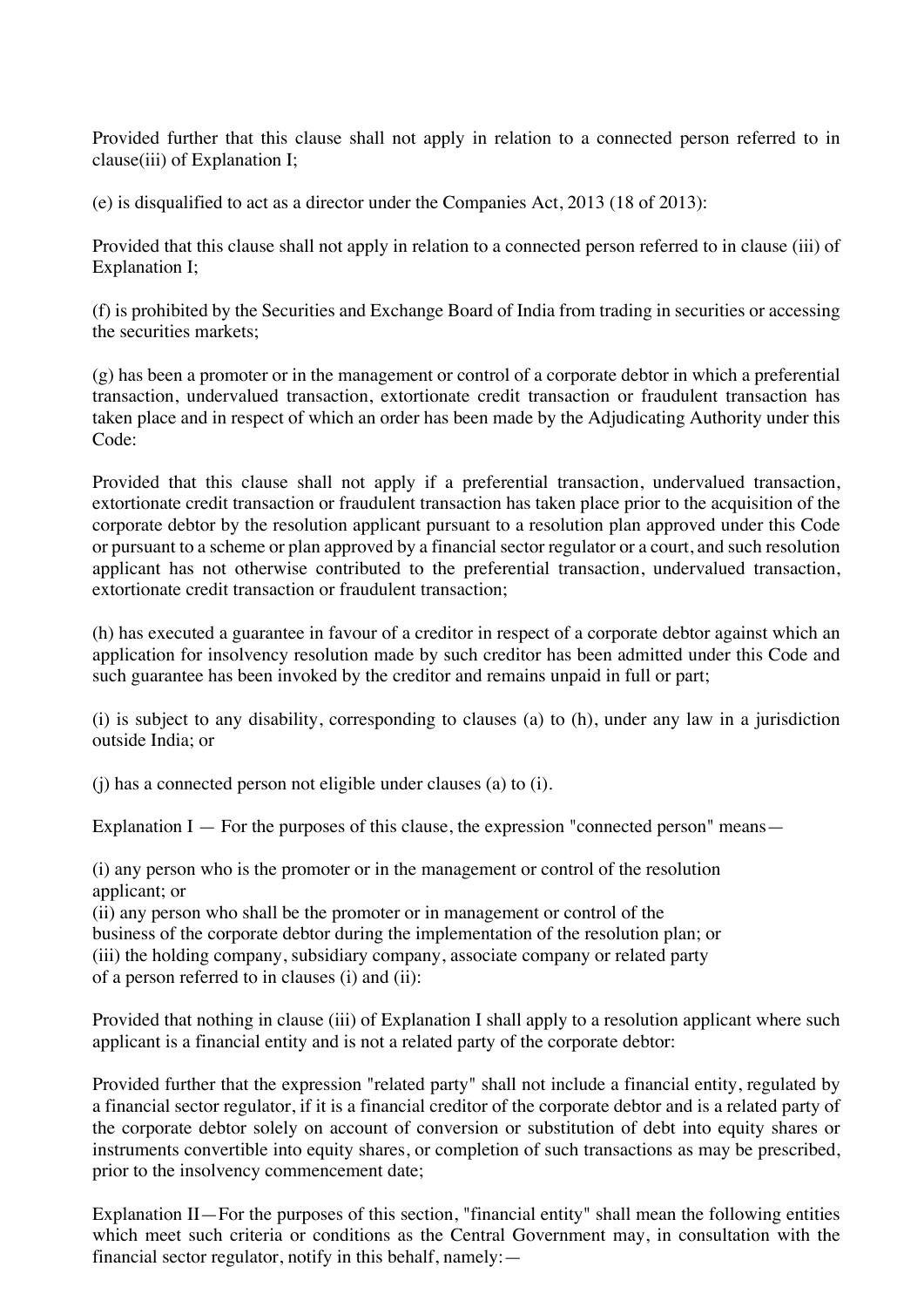(a) a scheduled bank;

(b) any entity regulated by a foreign central bank or a securities market regulator or other financial sector regulator of a jurisdiction outside India which jurisdiction is compliant with the Financial Action Task Force Standards and is a signatory to the International Organisation of Securities Commissions Multilateral Memorandum of Understanding;

(c) any investment vehicle, registered foreign institutional investor, registered foreign portfolio investor or a foreign venture capital investor, where the terms shall have the meaning assigned to them in regulation 2 of the Foreign Exchange Management (Transfer or Issue of Security by a Person Resident Outside India) Regulations, 2017 made under the Foreign Exchange Management Act, 1999 (42 of 1999);

(d) an asset reconstruction company register with the Reserve Bank of India under section 3 of the Securitisation and Reconstruction of Financial Assets and Enforcement of Security Interest Act, 2002 (54 of 2002);

(e) an Alternate Investment Fund registered with Securities and Exchange Board of India;

(f) such categories of persons as may be notified by the Central Government.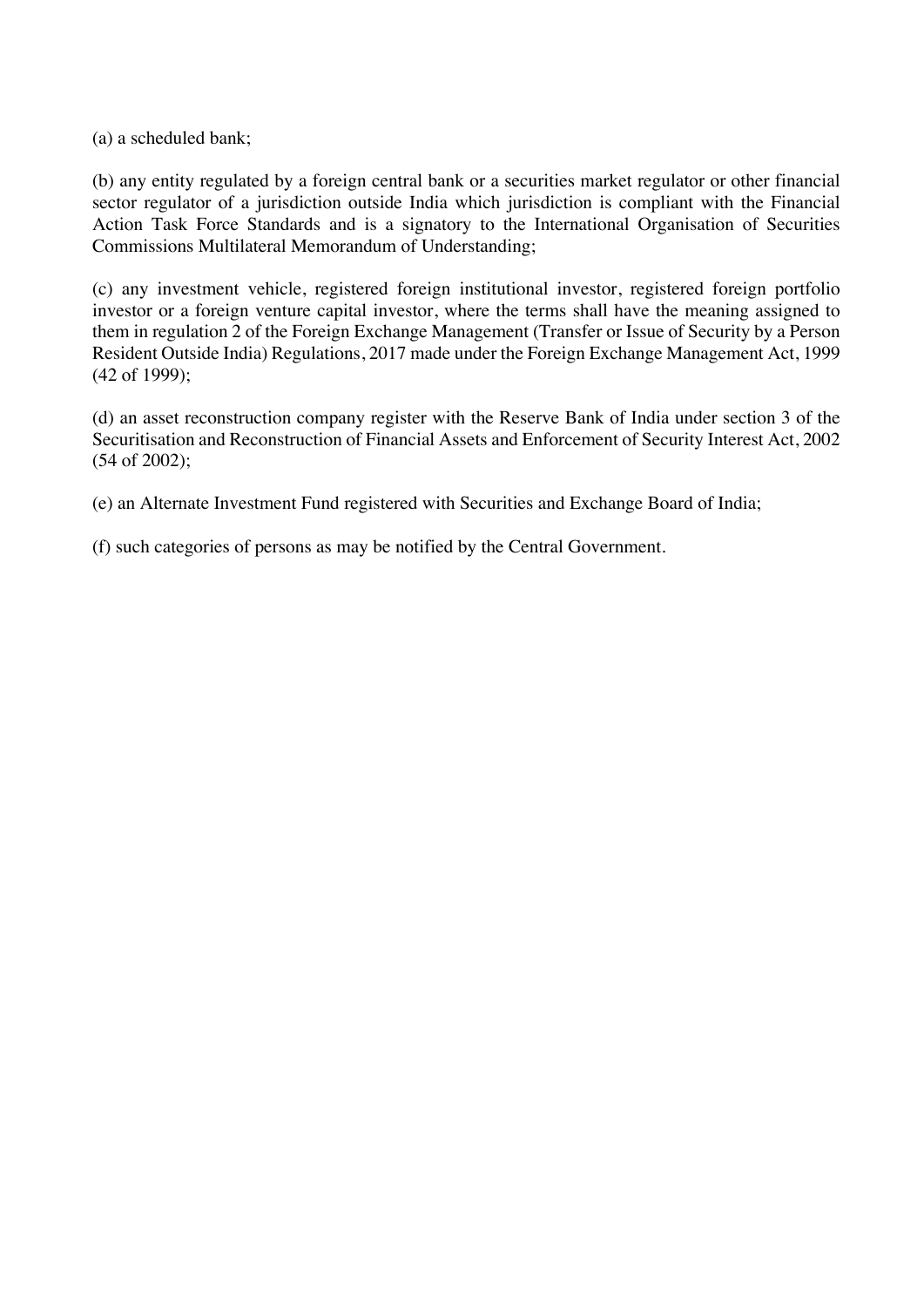### **6. Documents to be submitted by Bidders**

In addition to the above, the Auction Participant who fails to fulfil the requirements set out in this Process Memorandum, including but not limited to failure of providing the documents/ information to be submitted by the Auction Participant in terms of Clause 6 hereof, shall not be eligible to submit a Bid for purchase of the Corporate Debtor as a going concern/ assets of Corporate Debtor in parcels.

- 6.1. The Bidders would need to submit the following documents to the satisfaction of the Liquidator:
	- (i) Bid Application Form as provided in Annexure 2 hereof;
	- (ii) Affidavit in a format provided in Annexure 3 hereof;
	- (iii) Confidentiality Undertaking as provided in Annexure 4 hereof;
	- (iv) Copy of Board Resolution in a format provided in Annexure 5 hereof;
	- (v) Other necessary documents to complete the eligibility check formalities

#### (collectively referred to as "**Eligibility Documents**")

in accordance with the timelines specified in Clause 14 "TIMELINES" in respect of assets.

- 6.2. A Bidder may use additional sheets to submit the information for its detailed response. Additionally, at any stage of the auction process, the Liquidator may ask for any documents from the prospective Bidders to evaluate their eligibility. The Liquidator shall, at his discretion, disqualify the prospective Bidder for non-submission of the requested documents.
- 6.3. On the receipt of the Eligibility Documents relating to the Bidders, the Liquidator shall assess the Eligibility Documents of the Bidders to his satisfaction and finalise the Qualified Bidders and declare the names of Qualified Bidders as per the timelines mentioned in clause 16 below.
- 6.4. Qualified Bidders will gain access to the Data Room for due diligence. Further, site visits will also be arranged (if required) only for Qualified Bidders in accordance with clause 7 hereof.
- 6.5. The title documents relating to assets of the Company may be made available to the Qualified Bidders on request to be made to the Liquidator on irp.varronautokast@gmail.com

Upon completion of the due diligence, site visit and discussion meeting (if any) by the Qualified Bidders within the timeframe set out in clause 16, the Qualified Bidders shall deposit the Earnest Money Deposit (EMD) in accordance with clause 11 of this Process memorandum within the timeframe mentioned in clause 16 below. The Liquidator shall, at his discretion disqualify the Qualified Bidder for non-submission of the EMD.

## **7. SITE VISIT AND DISCUSSION MEETING**

- 7.1. If requested by the Qualified Bidders, the Liquidator may arrange a discussion meeting and a site visit at any time prior to the closure of the auction process.
- 7.2. The details, terms and conditions with respect to the discussion meeting and site visit shall be communicated to the Qualified Bidder in advance.
- 7.3. The Liquidator reserves the right to not arrange a discussion meeting or site visit for any reason whatsoever, irrespective of the request of the Qualified Bidder. Qualified Bidder (considering site visit) will be provided a prior notification of date and time 3 (three) days in advance by the Liquidator.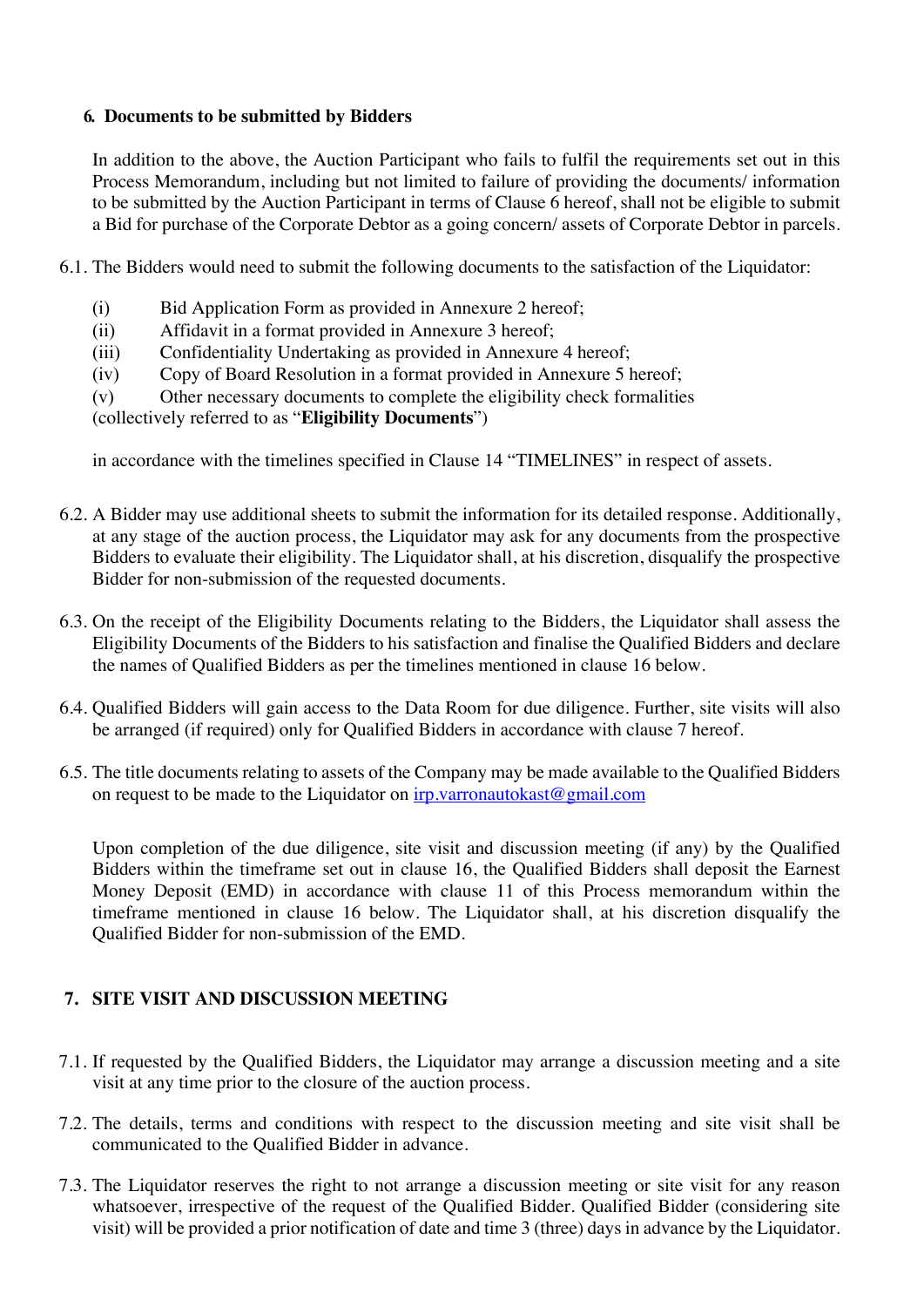## **8. DUE DILIGENCE**

- 8.1. The Liquidator shall endeavor to provide all necessary documents in the Data Room for the conduct of due diligence by the Qualified Bidders. The information and documents shall be provided by the Liquidator in good faith. The Qualified Bidders may note that the Liquidator would not have verified any of the information, data or documents shared by the Company and shall not accept any responsibility or liability, whatsoever, in respect of any statements or omissions contained in the shared data.
- 8.2. Access to Data Room containing information related to the Company shall be provided to only the Qualified Bidder(s), to undertake due diligence of the business and operations of the Company and other information related to the Company.
- 8.3. The Data Room has been organized only for the ease of reference of the Qualified Bidder(s), and the Qualified Bidder(s) shall be responsible to conduct their own due diligence, research, assessment and analysis with respect to the information contained in the Data Room. Notwithstanding anything to the contrary contained in this this document, the Liquidator or the Representatives of the Liquidator, shall not in any manner whatsoever, be held liable for the relevance, adequacy, correctness, completeness or accuracy of the information contained in the Data Room.
- 8.4. The Qualified Bidder shall be deemed to have conducted its due diligence of the Company and its assets to its entire satisfaction. It is hereby clarified that the Qualified Bidder shall not be entitled to withdraw its Bid, as submitted, on the pretext that the contents uploaded in the Data Room were not to the required satisfaction of the Qualified Bidder or that the Qualified Bidder did not conduct a Site visit. It is expected that the Qualified Bidder shall have undertaken an independent due diligence and appraisal of the Company for participation in the Bid Process and shall not rely solely on the information provided by the Liquidator or its Representatives in the Data Room.
- 8.5. While the data/information provided in this Process Document and the Data Room, has been prepared and provided in good faith, the Liquidator and his Representatives shall not accept any responsibility or liability, whatsoever, in respect of any statements or omissions herein, or the accuracy, correctness, completeness or reliability of the information provided, and shall incur no liability under any law, statute, rules or regulations as to the accuracy, reliability and completeness of the information provided, even if any loss or damage is caused to any of the Qualified Bidders by any act or omission on their part.
- 8.6. The Corporate Debtor as a going concern or assets in parcels is to be sold on "as is where is basis", "as is what is basis", "whatever there is basis" and "no recourse basis". All statutory/non-statutory liabilities / taxes / demands / claims / maintenance fee / electricity / water charges etc., outstanding as on date or yet to fall due in respect of the assets of the Corporate Debtor should be ascertained by the Qualified Bidders and shall be borne by the Successful Bidder.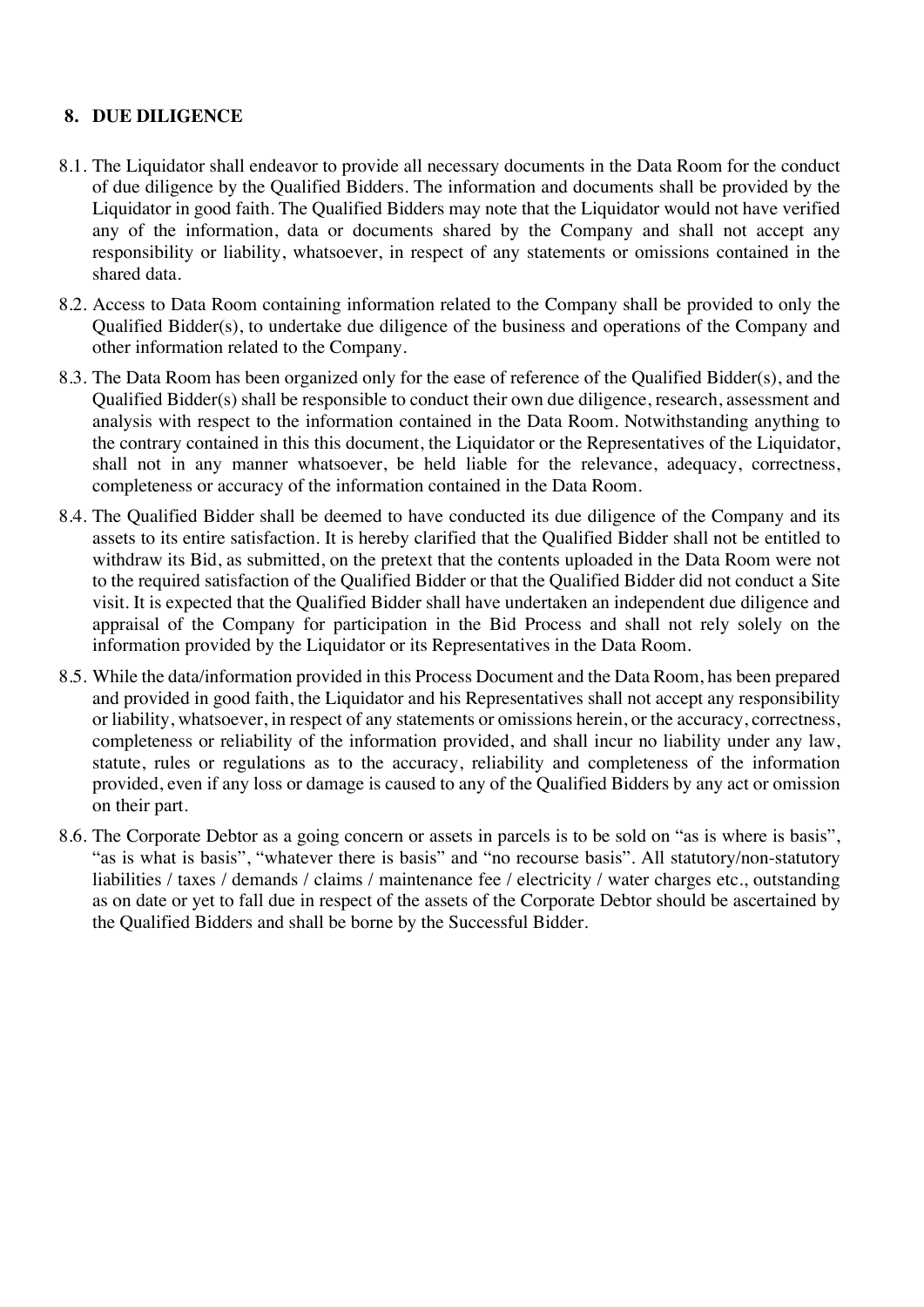### **9. ASSETS TO BE AUCTIONED**

The assets as specified in clause 9 are known as assets to be auctioned. Kindly note that the bidders cannot place a bid at a value below the reserve price.

| <b>Sr No</b>                               | <b>Particulars</b>                                                 | <b>Reserve Price</b> | <b>EMD</b>  | <b>Incremental</b><br><b>Bid Amount</b> |
|--------------------------------------------|--------------------------------------------------------------------|----------------------|-------------|-----------------------------------------|
|                                            | <b>Option A: Sale of Corporate Debtor as a Going Concern</b>       |                      |             |                                         |
|                                            | Date and Time of Auction: 19th May 2022 at 12:00 P.M. to 1:00 P.M. |                      |             |                                         |
|                                            | Sale of Corporate Debtor as a whole on                             |                      |             |                                         |
|                                            | a going concern basis including Land                               |                      |             |                                         |
| 1                                          | and Building, Plant & Machinery                                    | 72,00,00,000         | 7,20,00,000 | 1,00,00,000                             |
|                                            | (Under regulation $32(e)$ of Liquidation                           |                      |             |                                         |
|                                            | Regulations, 2016)                                                 |                      |             |                                         |
| <b>Option B: Sale of Assets in parcels</b> |                                                                    |                      |             |                                         |
|                                            | Date and Time of Auction: 19th May 2022 at 02:00 P.M. to 3:00 P.M  |                      |             |                                         |
|                                            | Land $&$ Building of the Corporate                                 |                      |             |                                         |
| 1                                          | Debtor (including substations and                                  | 52,65,00,000         | 5,26,50,000 | 50,00,000                               |
|                                            | electrical parts)                                                  |                      |             |                                         |
| 2                                          | <b>Extrusion Machines</b>                                          | 10,20,00,000         | 1,02,00,000 | 5,00,000                                |
| 3                                          | <b>Heating Furnaces</b>                                            | 4,60,00,000          | 46,00,000   | 2,50,000                                |
| $\overline{4}$                             | <b>Hammer Machines</b>                                             | 2,42,00,000          | 24, 20, 000 | 1,00,000                                |
| 5                                          | <b>CNC</b> Machines                                                | 1,79,00,000          | 17,90,000   | 1,00,000                                |
| 6                                          | <b>Other Assets</b>                                                | 98,00,000            | 9,80,000    | 50,000                                  |

Please refer **Annexure 7 "Description of Assets"** for detailed description of above-mentioned assets.

### **Notes to Auction Process:**

- Bidding in both the options shall be allowed on submission of EMD for each Option/lot. EMD has to be paid separately for each asset class/option. The EMD paid to one asset class / option cannot be adjusted / clubbed for other asset classes/ option.
- If Highest bid under Option B (Sale of assets in parcels) exceed the Highest Bid under Option A (Sale of Corporate debtor as going concern), then the Liquidator shall give an option to the Highest bidder under Option A to match the Highest bids under Option B (including parcels where bids have not been received at Reserve price) within 3 working days of date of communication by the Liquidator Such offer shall also provide for security deposit receivable.

For abundant clarity, it is clarified that such option shall be given only if bids has been received for an amount exceeding 80% of the Reserve prices of Option B.

For example: Highest Bid under Option B > Bids received under Option A. Bid offered by Highest Bidder Option A may be calculated as mentioned below

| <b>Particulars</b>                                                                      | Bid offered by Highest Bidder<br>under Option A to match |  |
|-----------------------------------------------------------------------------------------|----------------------------------------------------------|--|
| Land & Building of the Corporate Debtor<br>(including substations and electrical parts) | Highest Bid                                              |  |
| <b>Extrusion Machines</b>                                                               | Highest Bid/Reserve Price<br>(whichever is higher)       |  |
| <b>Heating Furnaces</b>                                                                 |                                                          |  |
| <b>Hammer Machines</b>                                                                  |                                                          |  |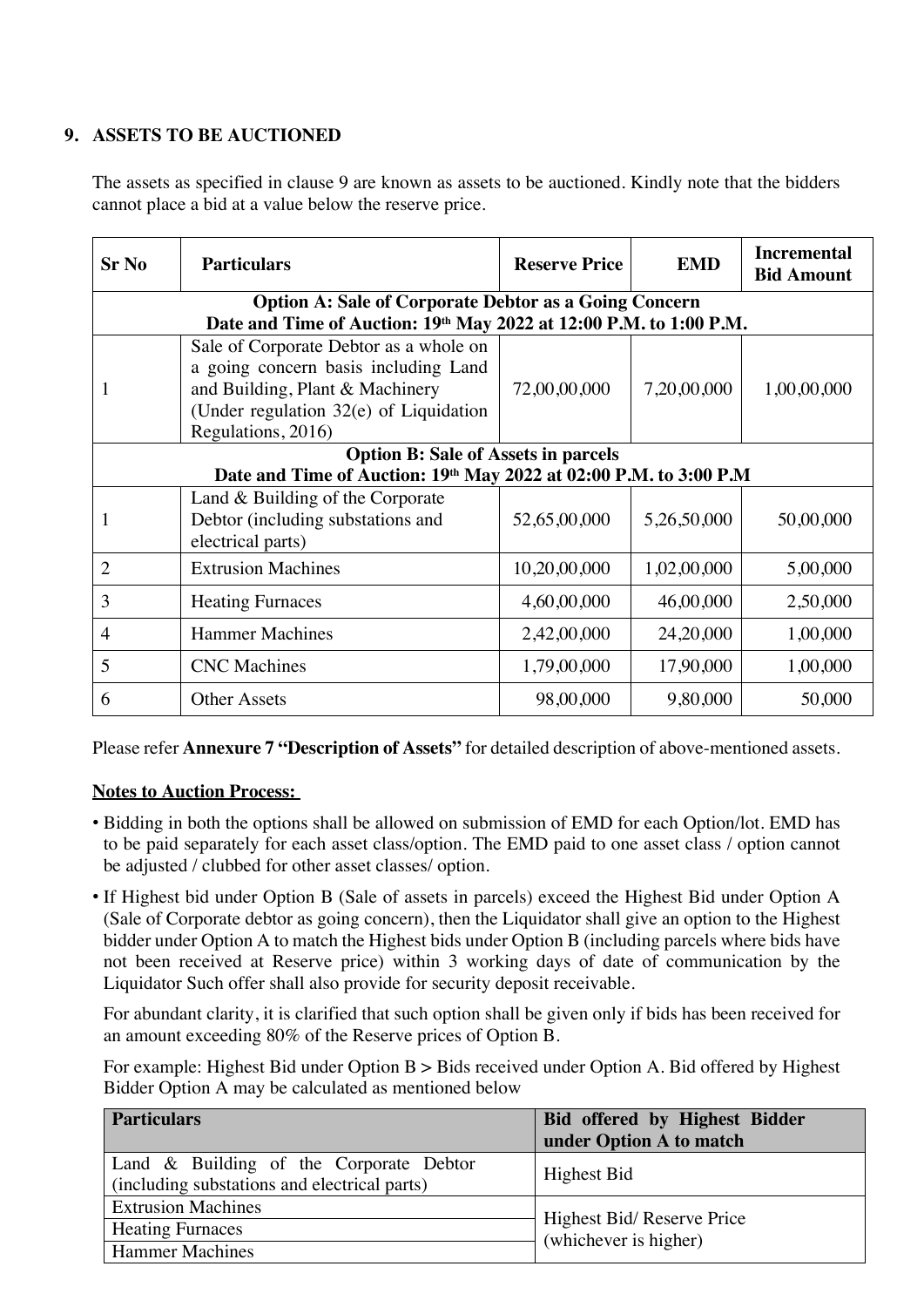| <b>CNC</b> Machines                 |               |
|-------------------------------------|---------------|
| <b>Other Assets</b>                 |               |
| <b>Electricity Security Deposit</b> | INR 37,68,667 |

- If Highest bidder under Option A offers bid value as mentioned in point above or in case no bids were received under option B.1, Highest bidder under Option A shall be declared as the successful bidder. Else the Highest bidders in respective lots under Option B shall be declared as the successful bidders.
- In case E-auction under Option A doesn't conclude by 01:45 PM, the Liquidator at his discretion may decide to postpone proposed E-auctions under Option B for 1 Hr at a time and the same shall be intimated to all Bidders.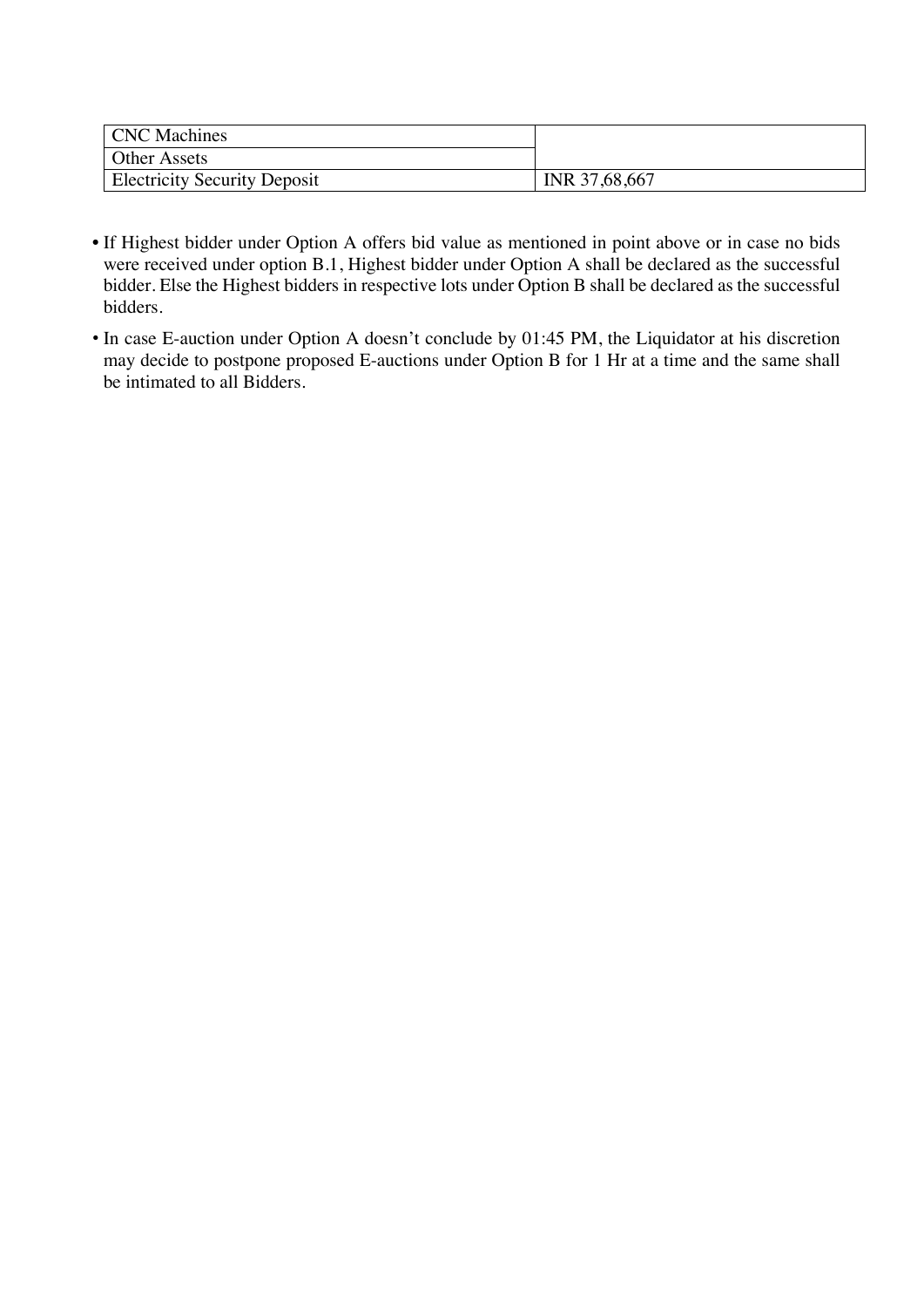#### 10. **MODE OF SALE AND RESERVE PRICE**

- 10.1 As per Regulation 32 of the Liquidation Process Regulations, the Liquidator may sell-
	- (a) an asset of the Company on standalone basis;
	- (b) the assets of a Company through a slump sale;
	- (c) a set of assets of the Company collectively;
	- (d) the assets of the Company in parcel;
	- (e) the Company as a going concern; or
	- (f) the business(s) of the Company as a going concern.
	- Provided that where an asset is subject to security interest, it shall not be sold under any of the clauses (a) to (f) unless the security interest therein has been relinquished to the liquidation estate.
- 10.2 The details of the security interest in the assets of the Company, relinquished / not relinquished by the secured creditors in accordance with Section 52(1)(a) of the IBC shall be available in the Data Room.
- 10.3 The details of the security interest in the assets of the Company, relinquished / not relinquished by the secured creditors in accordance with Section 52(1)(a) of the IBC shall be available in the Data Room.
- 10.4 It is clarified that on being declared as Successful Bidder, the said Successful Bidder shall be required to complete the sale of the Corporate Debtor as a going concern in accordance with the provisions of IBC and Liquidation Process Regulations.
- 10.5 The implementation/mechanism of such sale is however not specifically provided for in the Liquidation Process Regulations or anywhere in the Code. It is clarified that on being declared as Successful Bidder, the said Successful Bidder shall be required to complete the sale of Company on going concern basis in accordance with the provisions of the Code and Liquidation Process Regulations. After identification of a Successful Bidder under Option A and payment of entire Consideration within the timelines as specified in Clause 16 the Liquidator and/or Successful Bidder under Option A shall have the right to approach the Hon'ble NCLT for obtaining reliefs/suitable directions for the implementation of such sale and any such directions shall be binding on the parties to the sale process as contemplated in this E-Auction Process Information Document.
- 10.6 The Successful Bidder agrees that it shall be bound to pay the balance sale consideration for consummation of sale of the Corporate Debtor as a going concern (Option A) or sale of assets in Parcels (Option B) within the time frame stipulated in the Liquidation Process Regulations. It is clarified that any necessary approvals, consents, reliefs that may be required to be obtained by the Successful Bidder with respect to the Sale of the Corporate Debtor as a going concern as contemplated in this Process Memorandum have to be obtained by the Successful Bidder without any deviation from the time frame for payment of balance sale consideration as stipulated under the Liquidation Process Regulations.
- 10.7 Any failure to obtain such necessary approvals, consents, reliefs that may be required by the Successful Bidder in respect to the Sale of the Corporate Debtor as a going concern or sale of assets in parcels shall not affect the e-auction process and Sale of the Corporate Debtor as a going concern (Option A) / sale of assets in parcels (Option B), as contemplated under this Process Memorandum. On payment of the full amount, the Sale of the Corporate Debtor as a going concern/ sale of assets in parcels shall stand completed and the Liquidator shall execute a certificate of sale/ sale deed/ Invoice / Transfer Documents to consummate the sale transaction as contemplated under this Process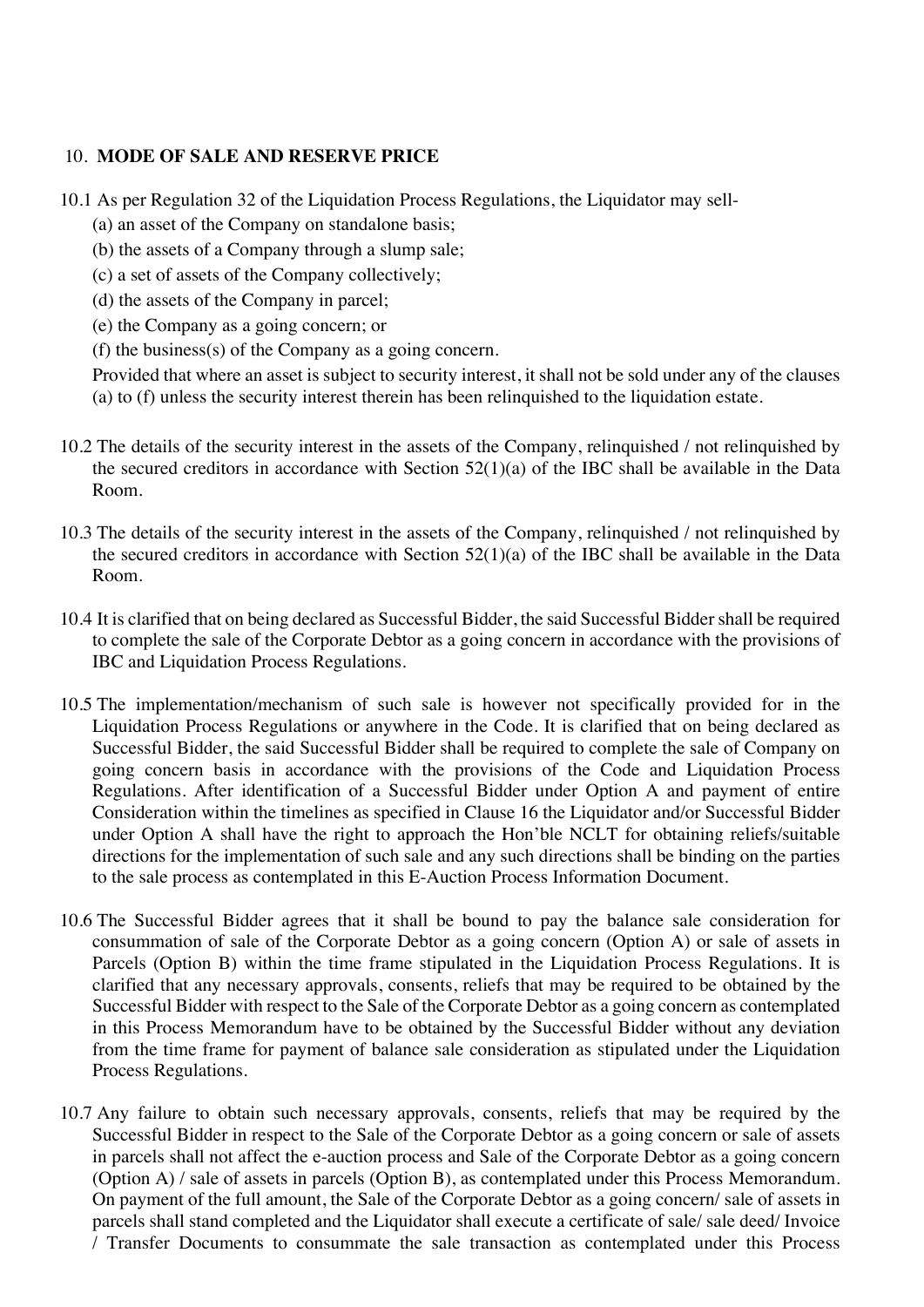Memorandum and the Applicable Law.

- 10.8 The Liquidator reserves the right to alter, modify, cancel or relax any of the terms and conditions mentioned in this Process Memorandum or issue any clarification as may be necessary in the interest of the liquidation process of the Company including cancellation of the e-auction process at any point of time. Any such alteration, modification, cancellation or relaxation of e-auction process shall be binding on the Bidders.
- 10.9 The Qualified Bidders, participating in the e-auction process, will have to Bid for an amount not less than the Reserve Price for acquiring the assets of the Company. The attention of Qualified Bidders is invited to the fact that the Qualified Bidders cannot place a Bid for a value below the Reserve Price. Such Bid will stand automatically disqualified.
- 10.10The other terms and conditions relating to e-auction process to be complied by the Qualified Bidders are set out in Annexure 1.

### **11. EARNEST MONEY DEPOSIT**

All Bidders shall follow the below process for submission of EMD:

- i. The non interest bearing EMD to be paid by the Eligible Bidder along with EarnestMoney Deposit Form attached vide Annexure 6 prior to auction as per timelines mentioned in clause 16.
- ii. **Mode of Payment of EMD and balance sale consideration and other instructions relating to EMD**

Through Demand Draft in the name of Varron Autokast Limited (In Liquidation) payable at Mumbai, or RTGS / NEFT to the account number provided as:

| <b>Account Number</b> | 9346312082                               |
|-----------------------|------------------------------------------|
| Type of Account       | <b>Current Account</b>                   |
| Beneficiary           | Varron Autokast Limited (In Liquidation) |
| Name                  |                                          |
| <b>Bank Name</b>      | Kotak Bank                               |
| <b>Branch</b>         | Azad Nagar, Andheri - West               |
| <b>IFSC</b> Code      | KKBK0001351                              |

- iii. The details of any remittances in this regard shall be submitted by the Eligible Bidder through email on irp.varronautokast@gmail.com .The entire EMD amount shall be remitted by the Eligible Bidder from one bank account.
- iv. Eligible Bidders shall preserve the remittance challan and shall produce the same in front of the Liquidator as and when demanded.
- v. All payments made by the bidder under the e-auction shall be intimated to the Liquidator onirp.varronautokast@gmail.com However, the credit to the bank account should be made on or before 17<sup>th</sup> May 2022 up to 5.00 P.M.
- vi. No interest will be paid to the Bidders/Eligible Bidders in relation to any such amounts mentioned above. The EMD of the Successful Bidder shall be retained towards part sale consideration and the EMD of unsuccessful bidders shall be refunded. The Liquidator will issue a letter to the Successful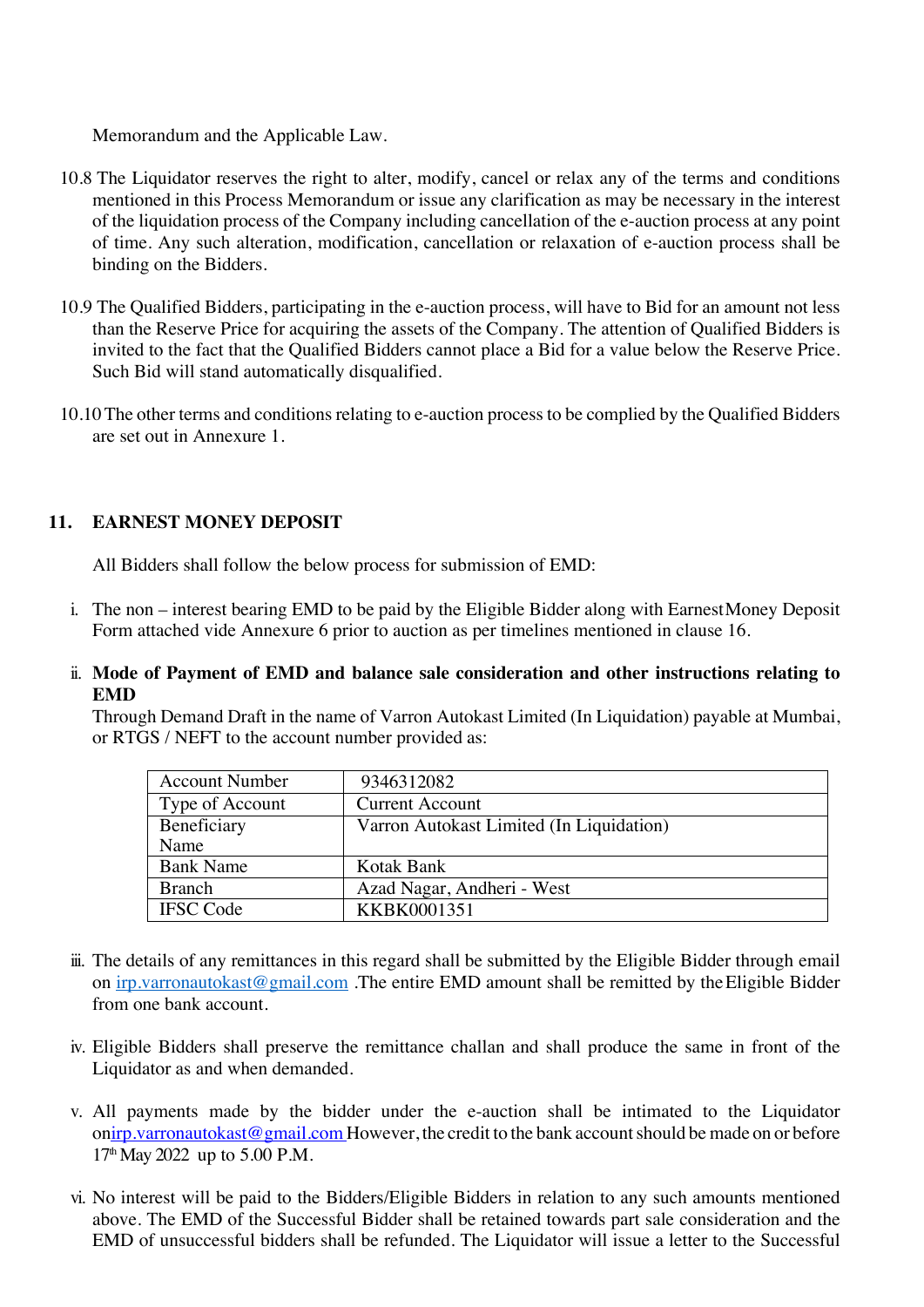Bidder and the Successful Bidder shall have to deposit the balance consideration (after adjustment of the EMD) of the sale price within 15 days of such demand. On payment of the full amount, the sale shall stand completed and the Liquidator shall execute certificate of sale or sale deed to transfer such Assets and the Assets shall be delivered to the Successful Bidder in the manner specified in the terms of sale.

Further, if the payment is not made by the Successful Bidder within 30/21 days of such demand or within such extended time as provided by Liquidator at his discretion with additional interest at the rate of 12% p.a., the sale shall stand cancelled.

### vii. **Forfeiture of Earnest Money from the Auction Process Applicant**

The Earnest Money furnished can be forfeited at any time, upon the occurrence of any of the following events:

a) if any of the conditions under this Process Memorandum are breached by the Successful Bidder or in case the Successful Bidder is found to have made any false representation; or

b) if the Successful Bidder is found to be ineligible to submit the bid under Section 29A of the IBC (as amended from time to time) or is found to have made a false or misleading declaration of eligibility under Section 29A of the IBC (as amended from time to time); or

c) if the Eligible Bidder/ Successful Bidder is found to be, directly or indirectly or through an agent, engaged in corrupt practice, fraudulent practice, coercive practice, undesirable practice or restrictive practice in the auction process or has, undertaken any action in respect of such process which results in the breach of any applicable law including the Prevention of Corruption Act, 1988;

d) Default in deposit of amount by the Successful Bidder within the timeframe set out in Clause 16 of this Process Memorandum, OR

e) If the Successful Bidder fails to take custody of assets within the validity of gate pass.

### 12. **DECLARATION OF SUCCESSFUL BIDDER**

12.1 The Liquidator shall determine and at his sole discretion (which discretion shall not be used arbitrarily), declare at the end of the E-Auction, the Successful Bidder(s) in accordance to conditions specified in Clause 9.

12.2 If Highest bid under Option B (Sale of assets in parcels) exceed the Highest Bid under Option A (Sale of Corporate debtor as going concern), then the Liquidator shall give an option to the Highest bidder under Option A to match the Highest bids under Option B (including parcels where bids have not been received at Reserve price) within 3 working days of date of communication by the Liquidator Such offer shall also provide for security deposit receivable.

For abundant clarity, it is clarified that such option shall be given only if bids has been received for an amount exceeding 80% of the Reserve prices of Option B.

12.3 If Highest bidder under Option A offers bid value as mentioned in point above or in case no bids were received under option B.1, Highest bidder under Option A shall be declared as the successful bidder. Else the Highest bidders in respective lots under Option B shall be declared as the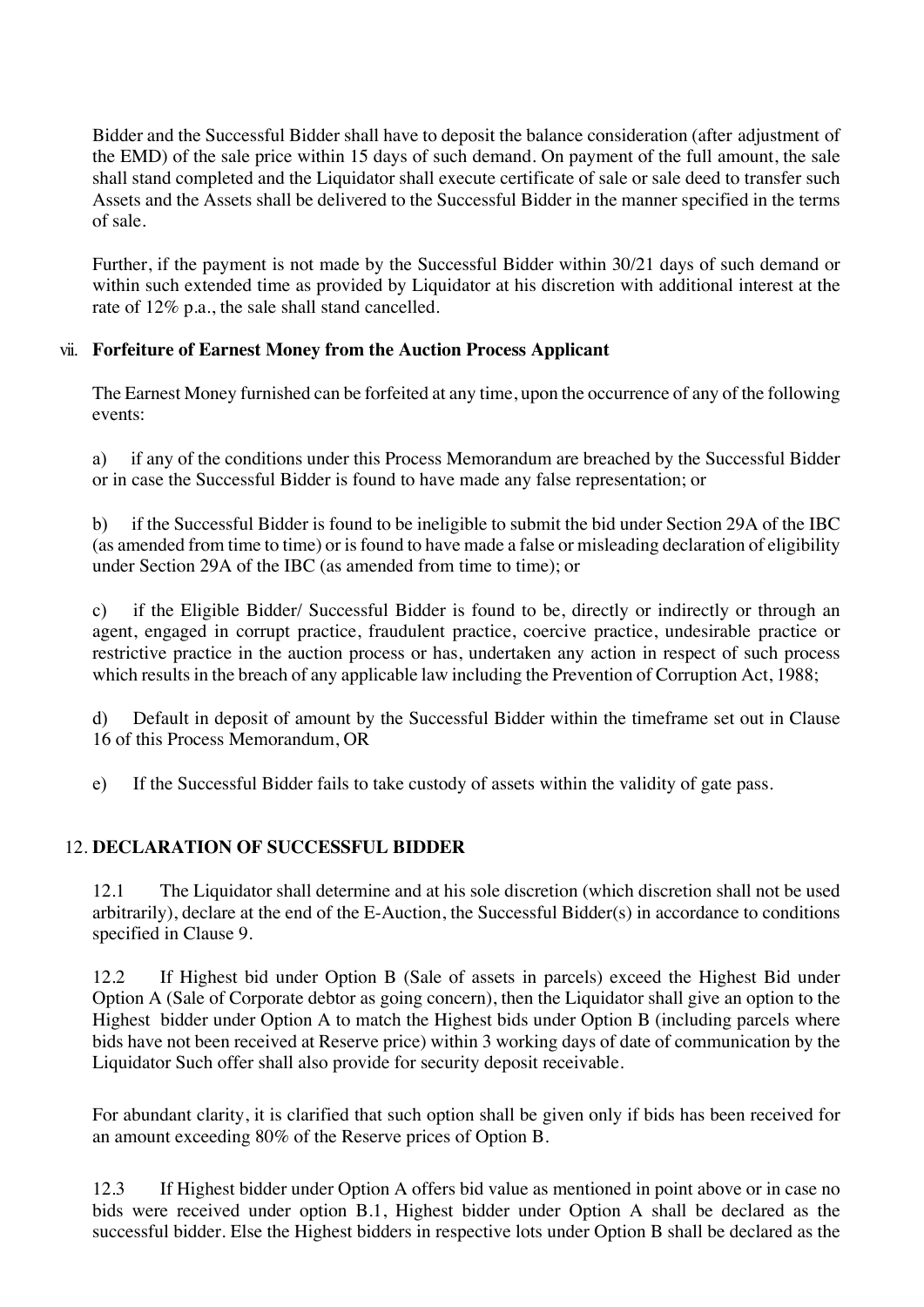successful bidders.

12.4 The declaration of the Successful Bidder(s) for the Sale of the Corporate Debtor as a going concern (Option A)/ sale of assets in Parcels (Option B) shall be done by the Liquidator within the timeframe set out in Clause 16 of this Process Memorandum after the closure of e-auction process.

12.5 Where the Earnest Money has been provided by means of a remittance to the Company's bank account, such funds will be retained by the Liquidator as part payment of the consideration that the Successful Bidder has agreed to pay for the relevant asset.

12.6 The Liquidator is not bound to accept the highest offer and has the absolute right to accept or reject any or all offer(s) or adjourn / postpone / cancel the e-Auction or withdraw any asset or portion thereof from the E-Auction proceedings at any stage without assigning any reason there for.

12.7 The Liquidator shall issue to the Successful Bidder, a "Letter of Intent"/ "Award Letter"/ "Invoices"/ "Certificate of Sale" after the closure of the e-Auction, inviting the Successful Bidder to pay the balance sale consideration (plus any applicable GST/taxes, registration fees etc if any) within the timeframe set out in Clause 16 of this Process Memorandum. The LOI/Award Letter outlines preliminary commitment and does not constitute conclusion of sale in favour of the Successful Bidder.

12.8 The Successful Bidder(s) shall deposit the balance sale consideration 30/21 days from the date of such demand. Provided that payments made after the last date shall attract interest at the rate of 12% p.a. In case of failure of payment within the 30/21 days, EMD paid shall be forfeited.

12.9 In case of any dispute / discrepancy, the liquidator shall assess the auction applications and declare the successful bidder .This right of selecting and declaring the successful bidder(s) shall always solely rest with the Liquidator, and his decision will be final and binding on all participants.

### 12.10 **Completion of Sale**

On payment of the full amount of sale consideration and applicable taxes (if any), the sale shall stand completed, and the Liquidator shall execute Certificate of sale/ Sale deed / Invoices/ Transfer Documents and the assets shall be delivered to the Successful Bidder. The Certificate of sale or Sale deed will be issued and /or transaction / sale documents will be executed in the name of the Successful Bidder only and will not be issued in any other name(s). It is expressly stipulated that there are no implied obligations on the part of the Liquidator to do all acts, things and deeds whatsoever for the completion of the sale.

The Successful Bidder shall be responsible for undertaking necessary actions and compliances for obtaining requisite regulatory or statutory or third-party approvals, no-objections, permission or consents, if any, that are or may be required under Applicable Law for purchasing the assets of the Corporate Debtor.

Default in payment of the balance sale consideration and applicable taxes, if any, on 100% of the bid sum by the Successful Bidder will result in disqualification of the Successful Bidder including forfeiture of Earnest Money. The asset may be put to re-auction or sold to the next highest Qualified Bidder and the defaulting Successful Bidder shall have no claim/right in respect of such asset.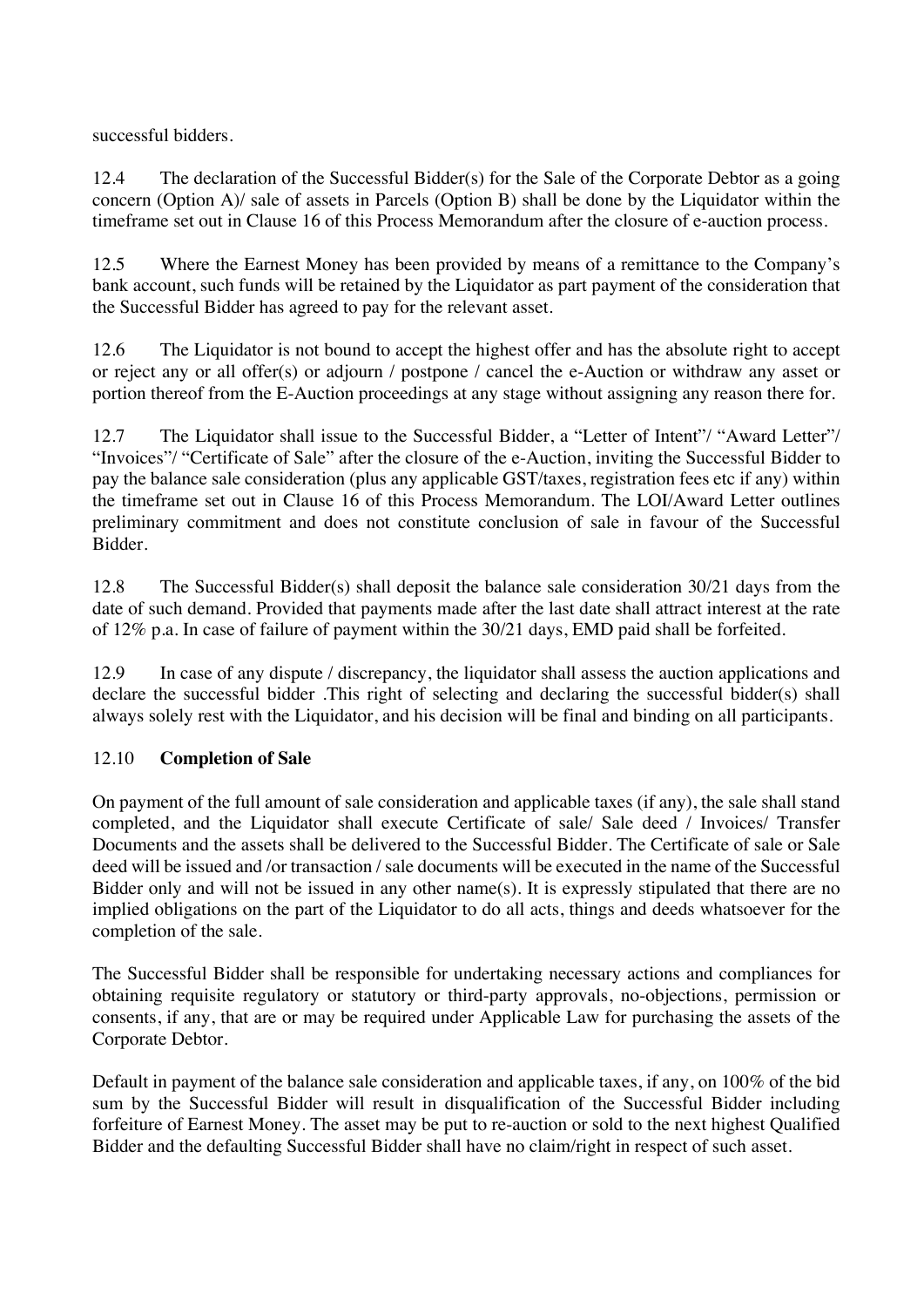#### 13. **FRAUDULENT AND CORRUPT PRACTICES**

13.1. The auction participant shall observe the highest standard of ethics during the auction Process and subsequently during the closure of the auction process and declaration of successful bidder. Notwithstanding anything to the contrary, contained in this Process Memorandum, or in the Letter of Intent, the Liquidator shall reject an auction bid, revoke the Letter of Intent as the case may be, without being liable in any manner whatsoever to the auction participant, if the Liquidator, at his discretion, determines that the auction participant has, directly or indirectly or through an agent, engaged in corrupt practice, fraudulent practice, coercive practice, undesirable practice or restrictive practice in the auction Process or has, undertaken any action in respect of such process which results in the breach of any Applicable Law including the Prevention of Corruption Act, 1988. In such an event, the Liquidator may forfeit the Earnest Money Deposit furnished by the qualified bidder.

13.2. For the purposes of this Clause the following terms shall have the meaning hereinafter respectively assigned to them:

- a. "**coercive practice**" shall mean impairing or harming, or threatening to impair or harm, directly or indirectly, any person or property to influence any person's participation or action in any of the process laid down in this Process Memorandum;
- b. "**corrupt practice**" shall mean (i) the offering, giving, receiving, or soliciting, directly or indirectly, of anything of value to influence the actions of any person connected with any of the process laid down in this Process Memorandum (for avoidance of doubt, offering of employment to or employing or engaging in any manner whatsoever, directly or indirectly, any official of the Liquidator or the Company, who is or has been associated or dealt in any manner, directly or indirectly with any of the process laid down in this Process Memorandum or arising there from, before or after the execution thereof, at any time prior to the expiry of 1 (one) year from the date such official resigns or retires from or otherwise ceases to be in the service of the Liquidator or the Company, shall be deemed to constitute influencing the actions of a person connected with any of the process laid down in this Process Memorandum); or (ii) engaging in any manner whatsoever, during any of the process laid down in this Process Memorandum or thereafter, with any person in respect of any matter relating to the Company, who at any time has been or is a legal, financial or technical adviser of the Liquidator or the Company, in relation to any matter concerning the Process Memorandum;
- c. "**fraudulent practice**" shall mean a misrepresentation or omission of facts or suppression of facts or disclosure of incomplete facts, in order to influence any of the process laid down in this Process Memorandum;
- d. "**restrictive practice**" shall mean forming a cartel or arriving at any understanding or arrangement among the auction participants with the objective of restricting or manipulating a full and fair competition in the auction Process; and
- e. "**undesirable practice**" shall mean (i) establishing contact with any person connected with or employed or engaged by the liquidator with the objective of canvassing, lobbying or in any manner influencing or attempting to influence any of the process laid down in this Process Memorandum or (ii) having a Conflict of Interest.

**The Bidder shall not involve himself or any of his representatives in price manipulation of any kind directly or indirectly by communicating with other Bidders.** 

**The Qualified Bidder shall not divulge either his bid or any other details provided to him by the Liquidator or during the due diligence process in respect of the assets to any other party.**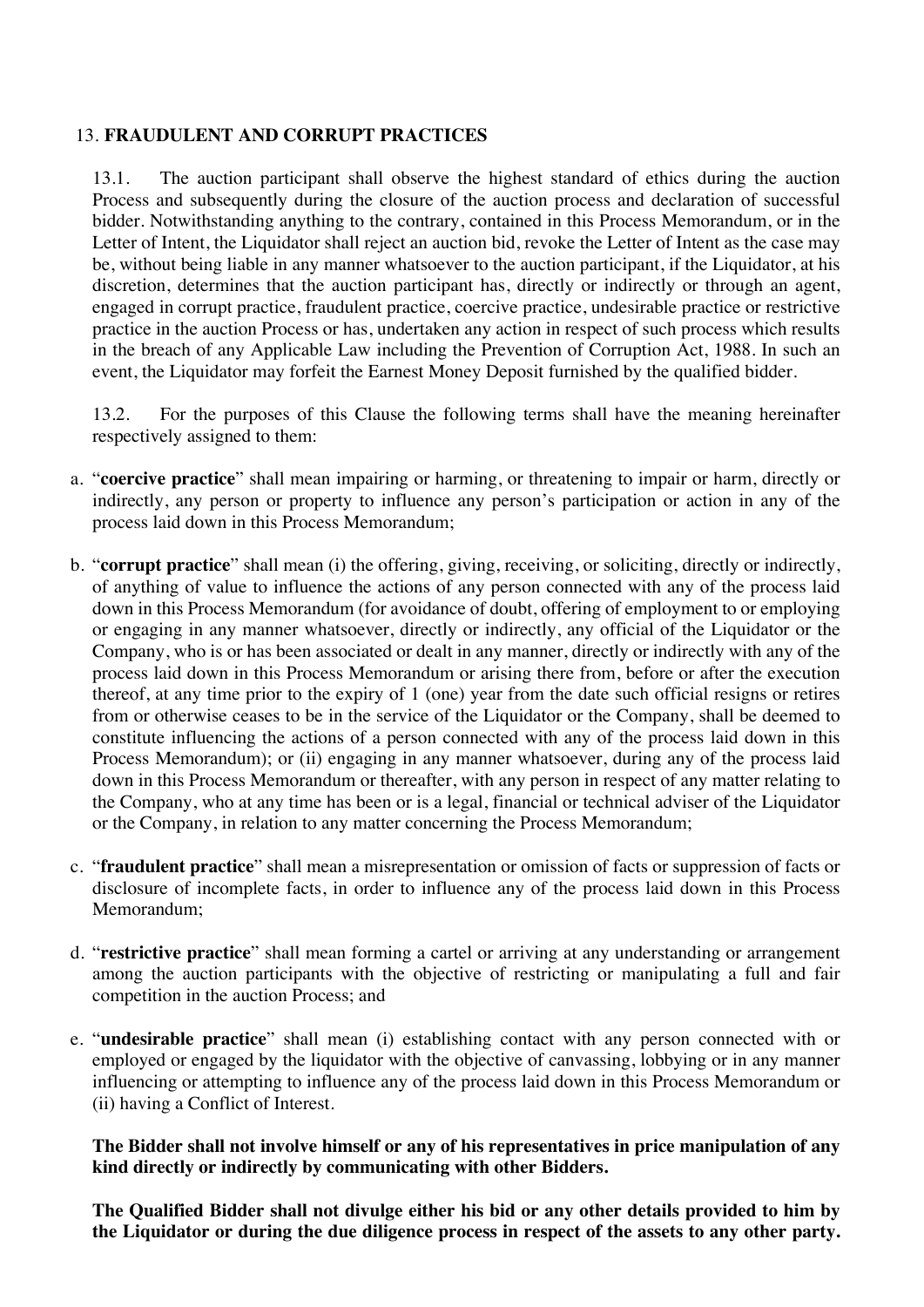**Prior to conduct of due diligence/ site visits, the Liquidator may require the Bidder to execute confidentiality agreement with the Company/ Liquidator.**

## **14. COST, EXPENSES AND TAX IMPLICATIONS**

14.1. The auction participant or the Qualified Bidder, shall be responsible for all the costs incurred by it on account of its participation in the process laid down in this Process Memorandum, including any costs associated with participation in the discussion Meeting (if any), Site Visit, etc. The Liquidator shall not be responsible in any way for such costs, regardless of the conduct or outcome of the auction Process.

14.2. For purpose of abundant clarity, it is hereby clarified that the qualified bidder is expected to make its own arrangements including accommodation for the discussion Meeting (if organized) or Site Visit and all costs and expenses incurred in that relation shall be borne by the auction participant or the Qualified Bidder.

14.3. The auction participant or the qualified bidder shall not be entitled to receive reimbursement of any expenses which may have been incurred carrying out of due diligence, search of title to the assets and matters incidental thereto or for any purpose in connection with the auction process plan.

14.4. The Successful Bidder shall bear all the necessary expenses like applicable stamp duties/ additional stamp duty/ registration charges, transfer charges, sub-division charges, notified area charges, conversion charges, government dues, premium, fees, etc. for transfer of property(ies) / assets in name of the Successful Bidder(s).

14.5. All taxes applicable whether income tax, any other direct and / or indirect Taxes and / or duties and / or penalties and / or interest (including stamp duty implications and registration charges) on sale of the Corporate Debtor as a going concern or in relation to the Company in the future, on and after implementation of the sale transaction herein; as the case may be in accordance with the provisions of IBC and Liquidation Process Regulations would be borne by the successful bidder over and above the sale consideration payable including the following:

a. The sale attracts stamp duty, registration charges etc. as per relevant laws, rules and regulations.

b. The successful bidder/ Purchaser shall bear all the necessary expenses like applicable stamp duties / additional stamp duty / transfer charges, fees, etc. for transfer of property(ies) in his / her name.

c. The payment of all statutory / non – statutory dues, taxes, rates, assessments, charges, fees, maintenance fee, outstanding municipal and other property taxes, electricity dues etc. yet to fall due in respect of the assets of the Corporate Debtor should be ascertained by the Qualified Bidders and shall be sole responsibility of the successful bidder/ Purchaser; and

d. Successful Bidder/ Purchaser shall bear the cess or other applicable tax i.e. GST, TDS etc.

14.6. The successful bidder/ Purchaser will also be responsible for evaluating completeness of applicability of taxes in India at the time of closure and will be responsible for paying all such taxes.

14.7. It is expressly stated that the Liquidator does not take or assume any responsibility for any dues, statutory or otherwise, of the Company, including such dues, if any, which may affect transfer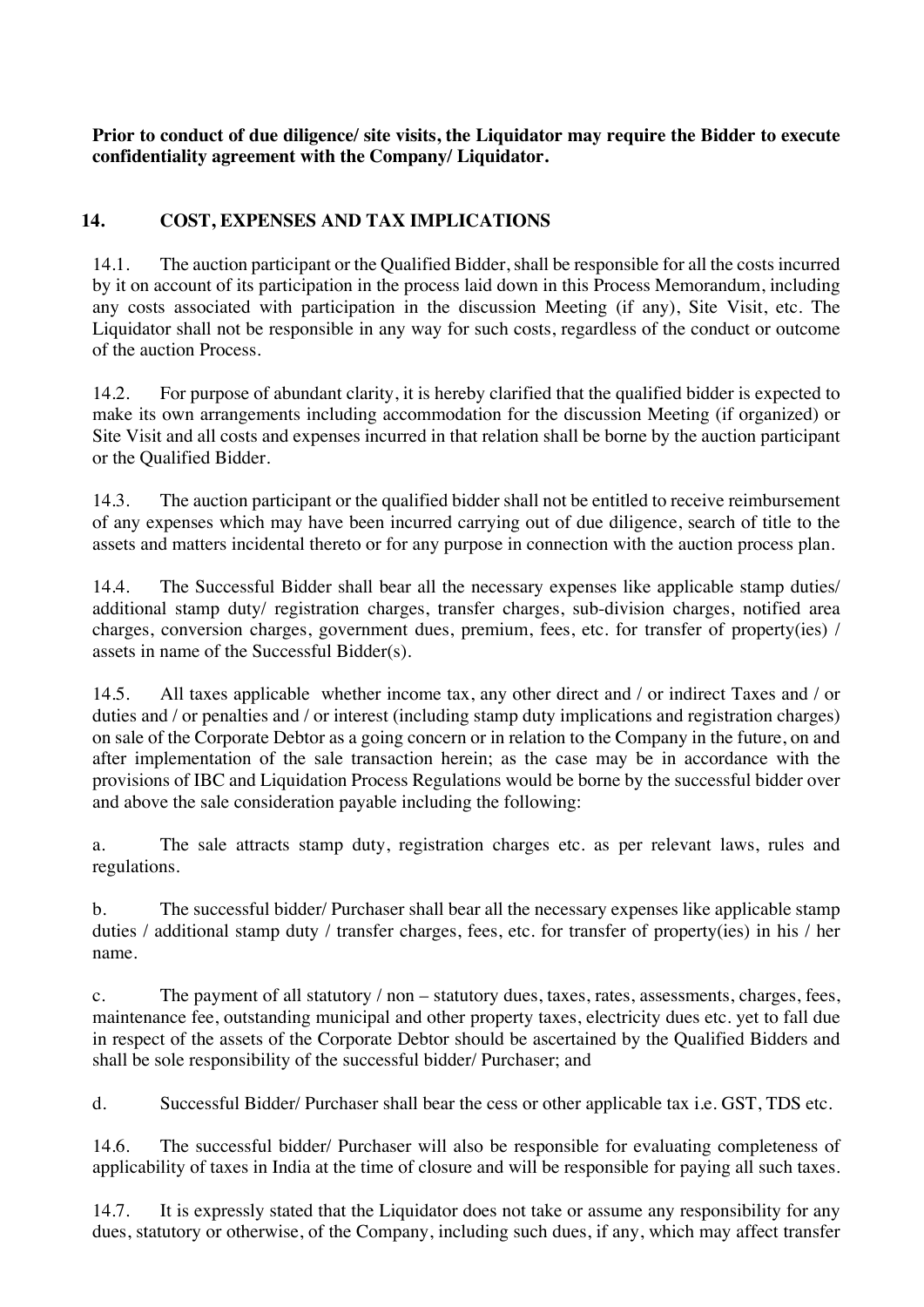of the Liquidation assets in the name of the Successful Bidder and such dues, if any, will have to be borne/ paid by the Successful Bidder.

14.8. The auction participant shall be responsible for fully satisfying the requirements of the IBC and its related Regulations as well as all Applicable Laws that is relevant for the sale process. The Successful Bidder shall be responsible for obtaining requisite regulatory or statutory or third-party approvals, no-objections, permission or consents, if any, that are or may be required under Applicable Law for purchasing the assets of the Corporate Debtor.

#### **15. GOVERNING LAW AND JURISDICTION**

This Process Memorandum, the auction Process and the other documents pursuant to the Process Memorandum shall be governed by the laws of India and any dispute arising out of or in relation to the Process Memorandum or the auction Process shall be subject to the exclusive jurisdiction of the Adjudicating Authority, courts and tribunals at Mumbai, India.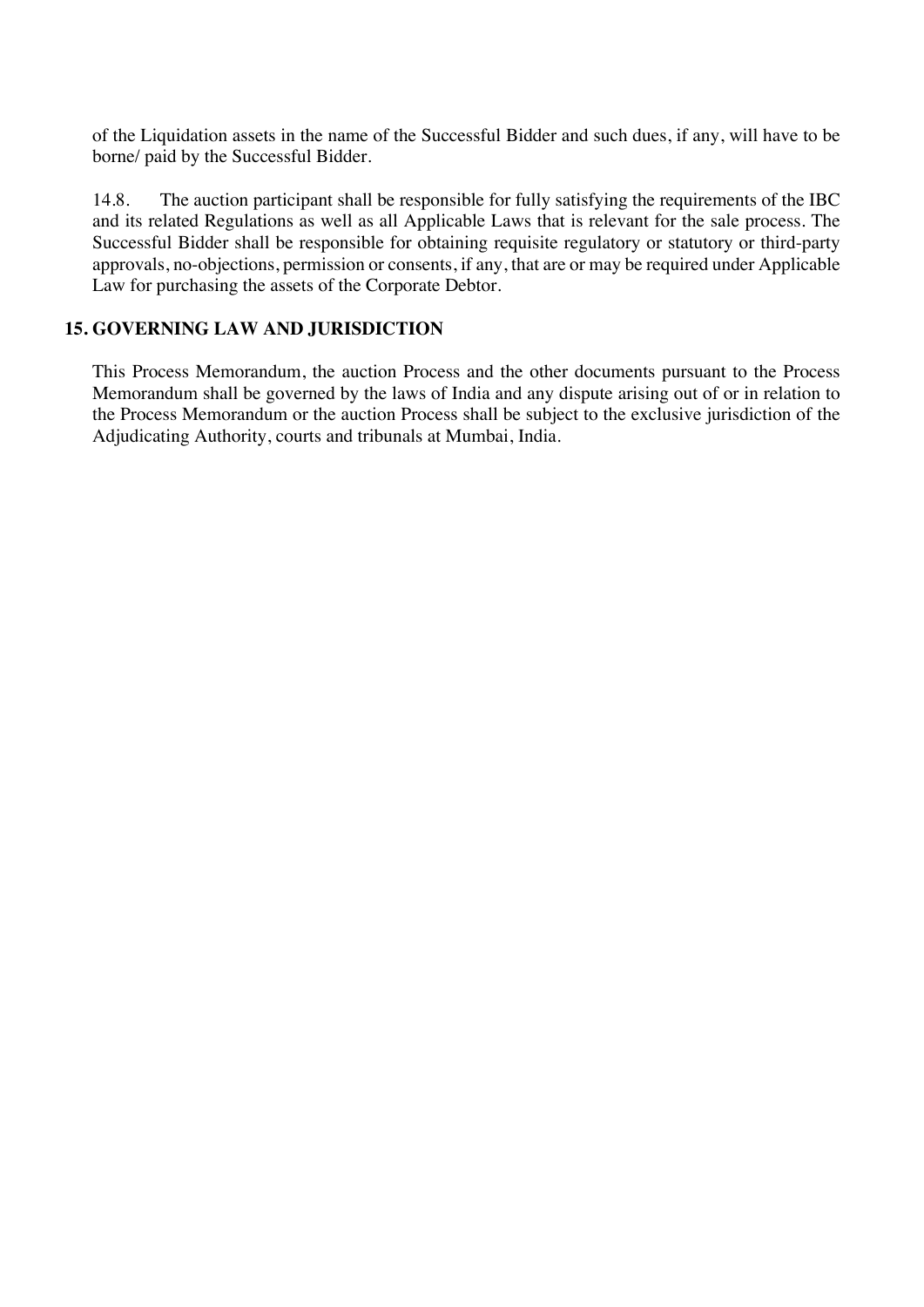## **16. TIMELINES**

The following timelines shall apply to this Process Memorandum. The timelines may beamended by the Liquidator through issuance of an addendum to this Process Memorandum

| Sr<br>N <sub>o</sub> | <b>Particulars</b>                                                                                                                                                                                                                                                                             | <b>Timeline (Days)</b>          |                                                                                                                   |
|----------------------|------------------------------------------------------------------------------------------------------------------------------------------------------------------------------------------------------------------------------------------------------------------------------------------------|---------------------------------|-------------------------------------------------------------------------------------------------------------------|
| 1                    | Public Announcement of Auction                                                                                                                                                                                                                                                                 | T                               |                                                                                                                   |
| $\overline{2}$       | Opening of Auction Portal and this<br>Process Memorandum made<br>available on the websites as per<br>Terms and Conditions                                                                                                                                                                      | T                               |                                                                                                                   |
| 3                    | Site Visit/Inspection, Due Diligence<br>and Request for Title Documents<br>and Discussion Meeting<br>(Access to be given only to Eligible<br>Bidders post submission of the Bid<br>Declaration form, Bid Application<br>Form along with Affidavit cum<br>Undertaking and KYC by the<br>bidder) | 14th May 2022                   |                                                                                                                   |
| 4                    | Submission of Bid Declaration<br>Form, Bid Application Form along<br>with Affidavit cum Undertaking<br>and KYC by the bidder                                                                                                                                                                   | 17th May 2022                   |                                                                                                                   |
| 5                    | <b>Submission of Earnest Money</b><br>Deposit (EMD)                                                                                                                                                                                                                                            | 17 <sup>th</sup> May 2022       |                                                                                                                   |
| 6                    | E- auction Date                                                                                                                                                                                                                                                                                | 19th May 2022                   |                                                                                                                   |
| $\overline{7}$       | Announcement of successful bidder                                                                                                                                                                                                                                                              | $21st$ May 2022                 |                                                                                                                   |
| 8                    | Return of Earnest Money for<br>unsuccessful bidders                                                                                                                                                                                                                                            | 05th June 2022                  |                                                                                                                   |
|                      | Payment of balance consideration<br>by successful bidder                                                                                                                                                                                                                                       | Option A (Going<br>concern)     | Within 30 days of<br>such demand by the                                                                           |
|                      |                                                                                                                                                                                                                                                                                                | Option B (Land $&$<br>Building) | Liquidator                                                                                                        |
| 9                    |                                                                                                                                                                                                                                                                                                | Option B (Others)               | Within 21 days of<br>such demand by the<br>Liquidator                                                             |
|                      |                                                                                                                                                                                                                                                                                                | of liquidator.                  | Provided that payments made after thirty days/ shall<br>attract interest at the rate of 12% subject to discretion |